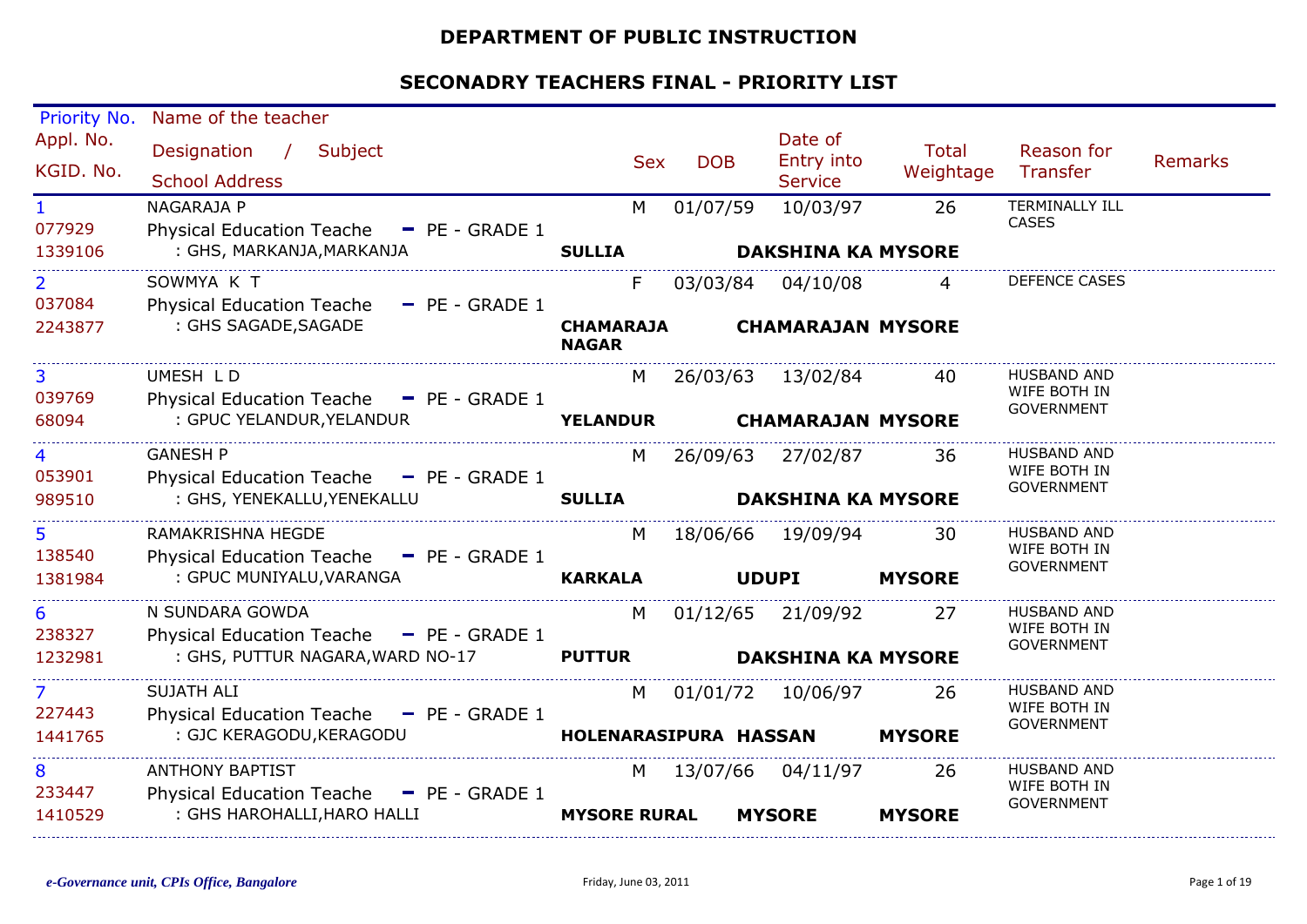| Priority No.            | Name of the teacher                                                                                                          |                           |                                                       |                           |                                                         |                |
|-------------------------|------------------------------------------------------------------------------------------------------------------------------|---------------------------|-------------------------------------------------------|---------------------------|---------------------------------------------------------|----------------|
| Appl. No.<br>KGID. No.  | Subject<br>Designation /<br><b>School Address</b>                                                                            | <b>Sex</b>                | Date of<br>Entry into<br><b>DOB</b><br><b>Service</b> | <b>Total</b><br>Weightage | Reason for<br>Transfer                                  | <b>Remarks</b> |
| 9<br>029360<br>1410250  | SIDDARAJU D B<br>Physical Education Teache - PE - GRADE 1<br>: GJC TAGGAHALLY, THAGGA HALLY                                  | M<br><b>MANDYA SOUTH</b>  | 01/06/66<br>13/04/98<br><b>MANDYA</b>                 | 26<br><b>MYSORE</b>       | <b>HUSBAND AND</b><br>WIFE BOTH IN<br><b>GOVERNMENT</b> |                |
| 10<br>237174<br>1244004 | K L CHAKRAPANI<br>Physical Education Teache - PE - GRADE 1<br>: GPUC HAGARE, HAGARE                                          | M<br><b>BELUR</b>         | 17/05/67<br>08/03/93<br><b>HASSAN</b>                 | 22<br><b>MYSORE</b>       | <b>HUSBAND AND</b><br>WIFE BOTH IN<br><b>GOVERNMENT</b> |                |
| 11<br>082344<br>1442342 | MANJA H T<br>Physical Education Teache - PE - GRADE 1<br>: GHS CHUNCHANAKATTE, CHUNCHANA KATTE K.R.NAGARA                    | M                         | 01/08/67 29/10/97<br><b>MYSORE</b>                    | 22<br><b>MYSORE</b>       | <b>HUSBAND AND</b><br>WIFE BOTH IN<br><b>GOVERNMENT</b> |                |
| 12<br>051006<br>1658489 | <b>VISHWANATHA</b><br>Physical Education Teache - PE - GRADE 1<br>: GPUC SHIRLAL, SHIRLAL                                    | M<br><b>KARKALA</b>       | 23/06/72 04/06/99<br><b>UDUPI</b>                     | 22<br><b>MYSORE</b>       | HUSBAND AND<br>WIFE BOTH IN<br><b>GOVERNMENT</b>        |                |
| 13<br>124114<br>1661176 | N BHARATHI<br>Physical Education Teache - PE - GRADE 1<br>: GHS BEERIHUNDI, BEERI HUNDI                                      | F.<br><b>MYSORE RURAL</b> | 01/07/68 13/06/97<br><b>MYSORE</b>                    | 21.5<br><b>MYSORE</b>     | <b>HUSBAND AND</b><br>WIFE BOTH IN<br><b>GOVERNMENT</b> |                |
| 14<br>026882<br>1424597 | AZMATHULLA BEIG H N<br>Physical Education Teache - PE - GRADE 1<br>: GHS DEVALAPURA, DEVALAPURA                              | M<br><b>MYSORE RURAL</b>  | 13/04/72 16/06/97<br><b>MYSORE</b>                    | 21.5<br><b>MYSORE</b>     | <b>HUSBAND AND</b><br>WIFE BOTH IN<br><b>GOVERNMENT</b> |                |
| 15<br>110467<br>1389122 | MORABAD G M<br>$-$ PE - GRADE 1<br><b>Physical Education Teache</b><br>: MORARJI RESIDENTIAL<br>SCHOOL, BEEKANAHALLI (RURAL) | M<br><b>CHIKMAGALUR</b>   | 01/06/68 15/03/97<br><b>CHIKKAMANG MYSORE</b>         | 21                        | <b>HUSBAND AND</b><br>WIFE BOTH IN<br><b>GOVERNMENT</b> |                |
| 16<br>086734<br>1433495 | SAHADEVA E<br><b>Physical Education Teache</b><br>$-$ PE - GRADE 1<br>: GPUC, KABAKA, KABAKA                                 | M<br><b>PUTTUR</b>        | 05/03/65 11/11/97<br><b>DAKSHINA KA MYSORE</b>        | 20.5                      | <b>HUSBAND AND</b><br>WIFE BOTH IN<br><b>GOVERNMENT</b> |                |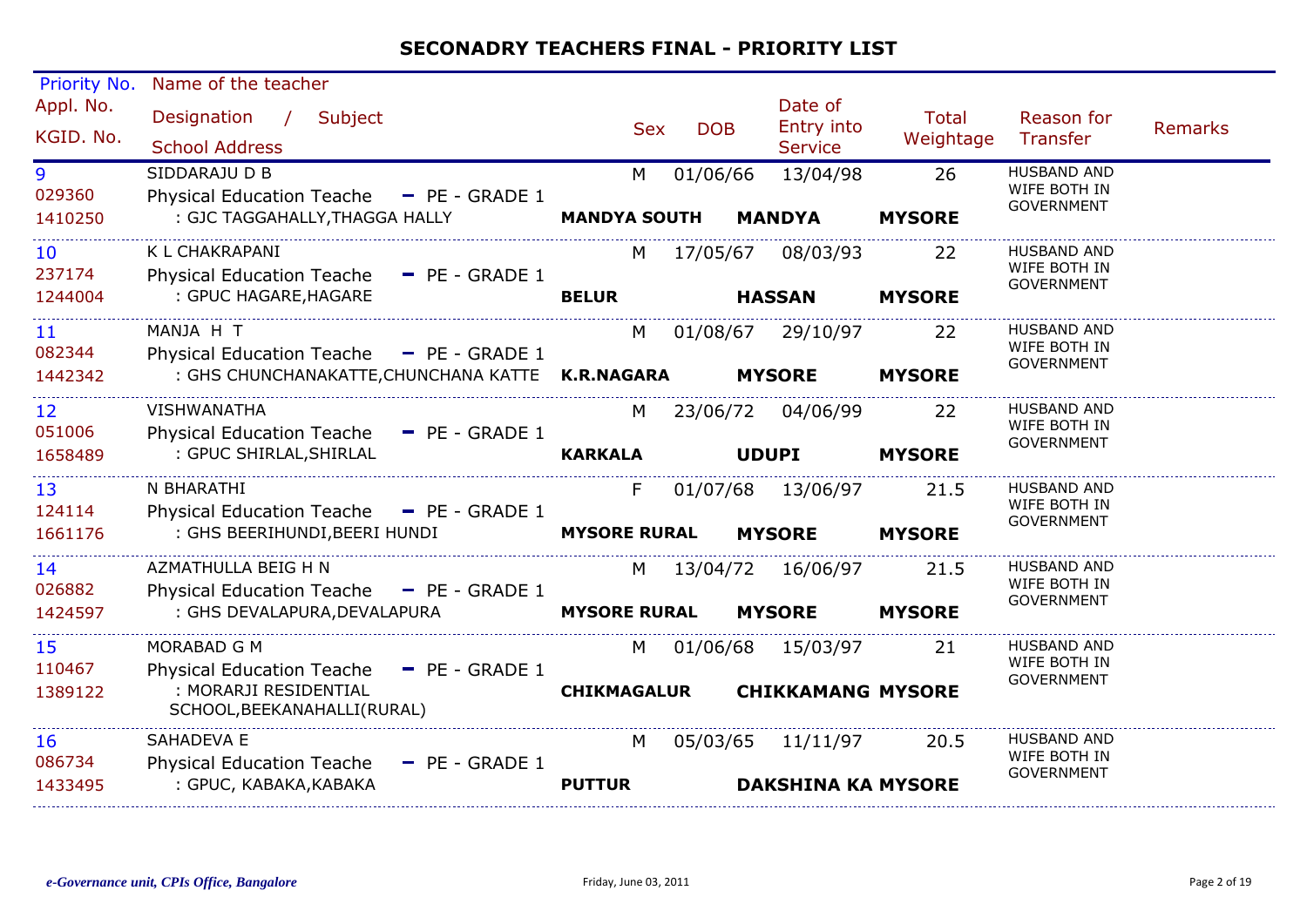| Priority No.                         | Name of the teacher                                                                                                |                                        |                                                  |                           |                                                         |  |
|--------------------------------------|--------------------------------------------------------------------------------------------------------------------|----------------------------------------|--------------------------------------------------|---------------------------|---------------------------------------------------------|--|
| Appl. No.<br>KGID. No.               | Designation /<br>Subject<br><b>School Address</b>                                                                  | <b>DOB</b><br><b>Sex</b>               | Date of<br>Entry into<br>Service                 | <b>Total</b><br>Weightage | Reason for<br><b>Remarks</b><br>Transfer                |  |
| 17 <sup>2</sup><br>237075<br>1526879 | MURTHY NAIK K M<br>Physical Education Teache - PE - GRADE 1<br>: GHS SANTHEKASALAGERE, SANTHE<br><b>KASALAGERE</b> | 20/07/67<br>M<br><b>MANDYA SOUTH</b>   | 02/05/98<br><b>MANDYA</b>                        | 16.5<br><b>MYSORE</b>     | <b>HUSBAND AND</b><br>WIFE BOTH IN<br><b>GOVERNMENT</b> |  |
| 18<br>055286<br>1896504              | <b>RAMACHANDRA S R</b><br>Physical Education Teache - PE - GRADE 1<br>: GHS ANKANAHALLI, ANKANHALLI                | 20/07/76<br><b>K.R.NAGARA</b>          | 08/01/04<br><b>MYSORE</b>                        | 14<br><b>MYSORE</b>       | <b>HUSBAND AND</b><br>WIFE BOTH IN<br><b>GOVERNMENT</b> |  |
| 19<br>088108<br>1938876              | A RANJITH KUMAR SHETTY<br>Physical Education Teache - PE - GRADE 1<br>: GHS, ADYAPADI, KANDAVARA                   | <b>MANGALORE</b><br><b>TALUK</b>       | M 10/09/78 10/01/04<br><b>DAKSHINA KA MYSORE</b> | 14                        | <b>HUSBAND AND</b><br>WIFE BOTH IN<br><b>GOVERNMENT</b> |  |
| 20<br>043651<br>1884556              | K S RAGHUPATHY<br>Physical Education Teache - PE - GRADE 1<br>: GCHS MUTTEGERE, MUTHEGERE                          | M<br><b>MANDYA NORTH</b>               | 01/10/74 12/01/04<br><b>MANDYA</b>               | 14<br><b>MYSORE</b>       | <b>HUSBAND AND</b><br>WIFE BOTH IN<br><b>GOVERNMENT</b> |  |
| 21<br>054709<br>1972915              | SREENIVASA B S<br>Physical Education Teache - PE - GRADE 1<br>: GHS HANDARANGI, HANDRANGI                          | <b>ARAKALAGUDU</b>                     | M 20/05/79 12/01/04<br><b>HASSAN</b>             | 14<br><b>MYSORE</b>       | <b>HUSBAND AND</b><br>WIFE BOTH IN<br><b>GOVERNMENT</b> |  |
| 22<br>068079<br>1973869              | PRADEEP KUMAR<br>Physical Education Teache - PE - GRADE 1<br>: GJC JODIGUBBI, JODIGUBBI                            | 20/04/79<br>M<br>HOLENARASIPURA HASSAN | 13/02/04                                         | 14<br><b>MYSORE</b>       | <b>HUSBAND AND</b><br>WIFE BOTH IN<br><b>GOVERNMENT</b> |  |
| 23<br>127745<br>1972594              | PRABHAKAR LAXMAN NAIK<br>Physical Education Teache - PE - GRADE 1<br>: GHS HONGADAHALLA, HONGADAHALLA              | M<br>SAKALESHAPURA HASSAN              | 18/07/77 17/02/04                                | 14<br><b>MYSORE</b>       | <b>HUSBAND AND</b><br>WIFE BOTH IN<br><b>GOVERNMENT</b> |  |
| 24<br>155694<br>1907941              | MANJUNATHA<br>Physical Education Teache $-$ PE - GRADE 1<br>: GPUC KOKKARNE, PEJAMANGOOR                           | 15/07/79<br>M<br><b>BRAHAMAVARA</b>    | 08/01/04<br><b>UDUPI</b>                         | 12<br><b>MYSORE</b>       | <b>HUSBAND AND</b><br>WIFE BOTH IN<br><b>GOVERNMENT</b> |  |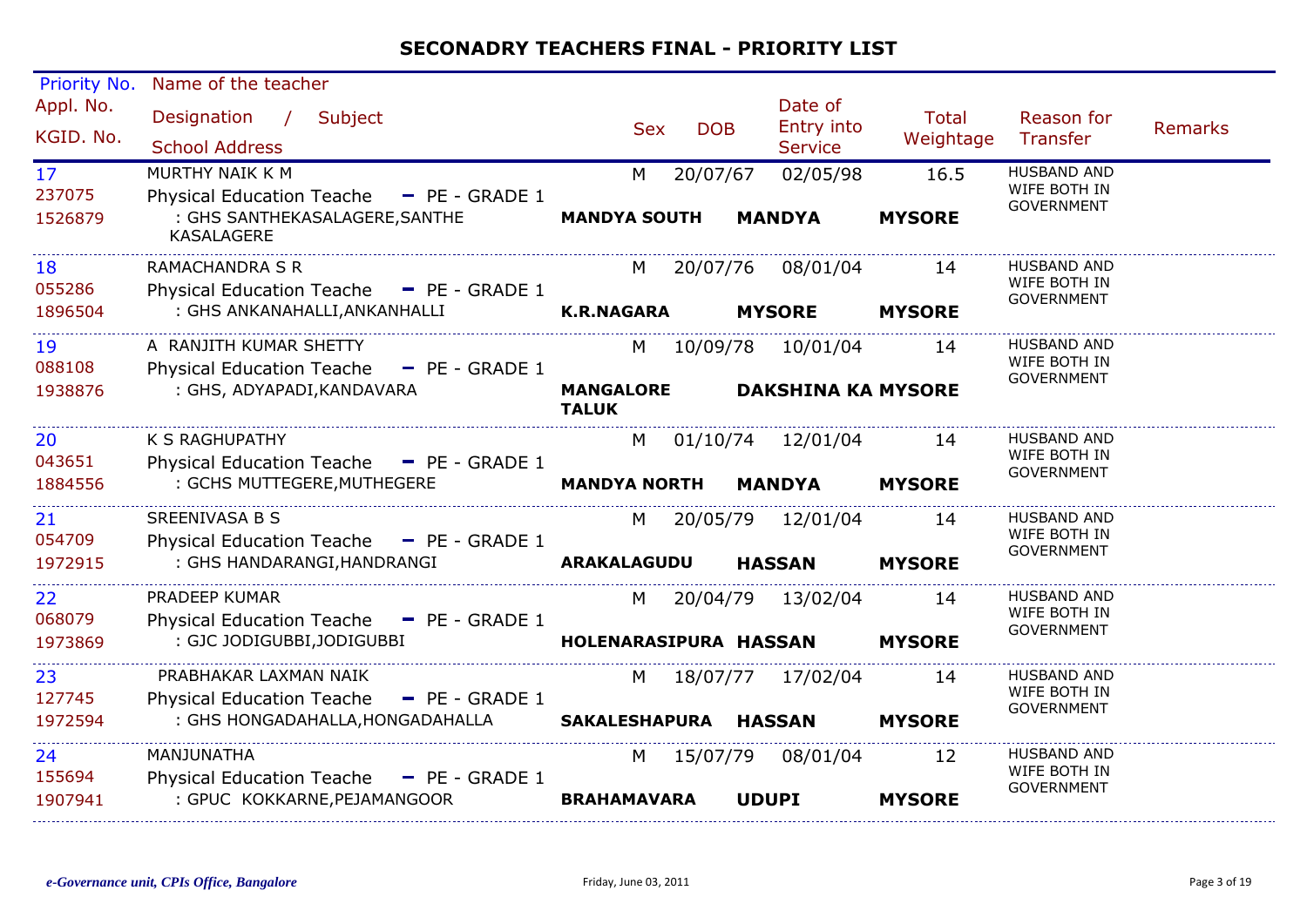| Priority No.                         | Name of the teacher                                                                                 |                                        |            |                                                |                     |                                                         |                |
|--------------------------------------|-----------------------------------------------------------------------------------------------------|----------------------------------------|------------|------------------------------------------------|---------------------|---------------------------------------------------------|----------------|
| Appl. No.<br>KGID. No.               | Designation / Subject<br><b>School Address</b>                                                      | <b>Sex</b>                             | <b>DOB</b> | Date of<br>Entry into<br><b>Service</b>        | Total<br>Weightage  | Reason for<br>Transfer                                  | <b>Remarks</b> |
| 25 <sub>2</sub><br>067109<br>1343958 | SHASHIDHARA M K<br>Physical Education Teache - PE - GRADE 1<br>: GHS CHIKKAKADALURU, CHIKKAKADALURU | M<br><b>HASSAN</b>                     | 22/07/72   | 12/11/05<br><b>HASSAN</b>                      | 10<br><b>MYSORE</b> | <b>HUSBAND AND</b><br>WIFE BOTH IN<br><b>GOVERNMENT</b> |                |
| 26<br>021105<br>1923631              | <b>GEETHA</b><br>Physical Education Teache - PE - GRADE 1<br>: GPUC CHANDAKAVADI, CHANDAKAVADI      | F.<br><b>CHAMARAJA</b><br><b>NAGAR</b> |            | 22/08/82 18/01/06<br><b>CHAMARAJAN MYSORE</b>  | 10                  | <b>HUSBAND AND</b><br>WIFE BOTH IN<br><b>GOVERNMENT</b> |                |
| 27 <sub>2</sub><br>089204<br>1993386 | SHANKARA<br>Physical Education Teache - PE - GRADE 1<br>: GHS MADENAHALLY, MADENA HALLY             | M<br><b>MADDUR</b>                     |            | 11/05/82  04/03/06<br><b>MANDYA</b>            | 10<br><b>MYSORE</b> | <b>HUSBAND AND</b><br>WIFE BOTH IN<br><b>GOVERNMENT</b> |                |
| 28<br>056550<br>1976160              | SUBRAMANYA H V<br>Physical Education Teache - PE- GRADE 2<br>: GJC HANBALU, HANBALU                 | M<br>SAKALESHAPURA HASSAN              |            | 22/06/61 19/04/07                              | 8<br><b>MYSORE</b>  | HUSBAND AND<br>WIFE BOTH IN<br><b>GOVERNMENT</b>        |                |
| 29<br>089823<br>1662241              | C H THIMMARAYAPPA<br>Physical Education Teache - PE - GRADE 1<br>: GHS HANDITHAVALLI,HANDITHAVALLI  | M<br><b>PERIYA PATNA</b>               |            | 02/01/72 05/08/98<br><b>MYSORE</b>             | 6<br><b>MYSORE</b>  | <b>HUSBAND AND</b><br>WIFE BOTH IN<br>GOVERNMENT        |                |
| 30<br>081909<br>1259785              | PARVATHAMMA<br>Physical Education Teache - PE- GRADE 2<br>: GGHS K R PET, K.R. PET WARD -21         | F.<br>KRISHNARAJA PET MANDYA           |            | 10/12/67 25/07/94                              | <b>MYSORE</b>       | <b>HUSBAND AND</b><br>WIFE BOTH IN<br><b>GOVERNMENT</b> |                |
| 31<br>132070<br>2420017              | <b>BALASUBRAMANYA S T</b><br>Physical Education Teache - PE - GRADE 1<br>: GHS K.BELLUR, K. BELLUR  | M<br><b>MADDUR</b>                     |            | 20/08/78 06/10/08<br><b>MANDYA</b>             | 4<br><b>MYSORE</b>  | HUSBAND AND<br>WIFE BOTH IN<br><b>GOVERNMENT</b>        |                |
| 32<br>220808<br>1383903              | JAYARAM GOWDA G<br>Physical Education Teache - PE- GRADE 2<br>: GHS, DOLPADY, DHOLPADY              | M<br><b>PUTTUR</b>                     |            | 22/04/63 08/08/94<br><b>DAKSHINA KA MYSORE</b> | 2                   | HUSBAND AND<br>WIFE BOTH IN<br><b>GOVERNMENT</b>        |                |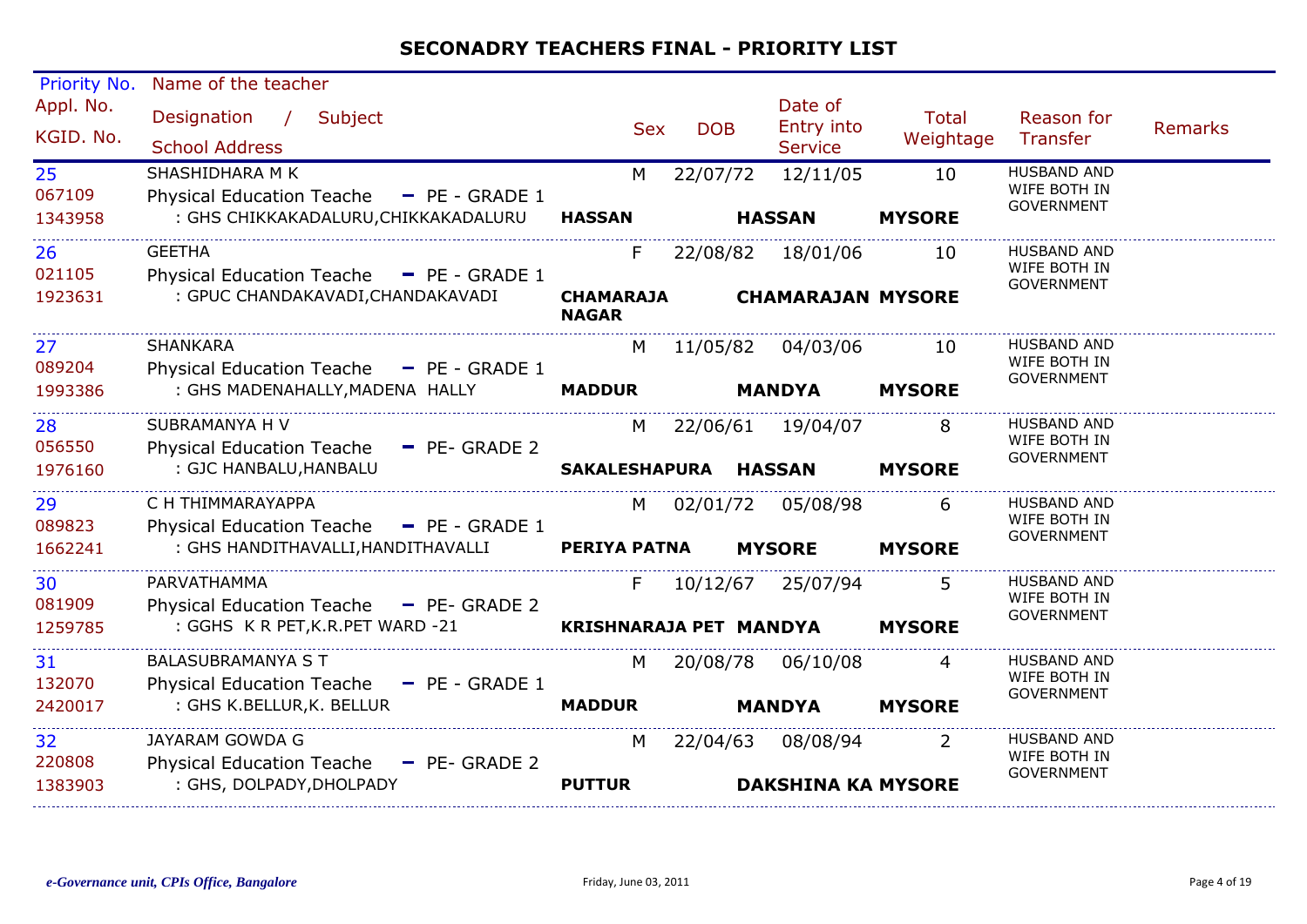| Priority No.           | Name of the teacher                                                      |                  |            |                                         |                           |                                                         |                |
|------------------------|--------------------------------------------------------------------------|------------------|------------|-----------------------------------------|---------------------------|---------------------------------------------------------|----------------|
| Appl. No.<br>KGID. No. | Designation /<br>Subject<br><b>School Address</b>                        | <b>Sex</b>       | <b>DOB</b> | Date of<br>Entry into<br><b>Service</b> | <b>Total</b><br>Weightage | Reason for<br>Transfer                                  | <b>Remarks</b> |
| 33<br>228818           | A B DODDAPPA<br>Physical Education Teache - PE - GRADE 1                 | M                | 05/08/67   | 06/10/10                                | $\Omega$                  | <b>HUSBAND AND</b><br>WIFE BOTH IN<br><b>GOVERNMENT</b> |                |
| 1078405                | : GHS GOWDAHALLI, GOWDAHALLI                                             | <b>MOODIGERE</b> |            | <b>CHIKKAMANG MYSORE</b>                |                           |                                                         |                |
| 34<br>127771           | <b>MAMATHA D</b><br><b>Physical Education Teache</b><br>$-$ PE - GRADE 1 | F                | 22/01/73   | 28/07/94                                | 30                        | <b>HUSBAND OR</b><br>WIFE IN                            |                |
| 1337997                | : GOV JUNIOR COLLEGE<br>PONNAMPET, HALLIGATTU                            | <b>VIRAJPET</b>  |            | <b>KODAGU</b>                           | <b>MYSORE</b>             | <b>GOVERNMENT</b>                                       |                |
| 35<br>213030           | JAGANNATHA RAI K<br><b>Physical Education Teache</b><br>$-$ PE - GRADE 1 | M                |            | 01/06/57 09/07/85                       | 26                        | <b>HUSBAND OR</b><br>WIFE IN                            |                |
| 732957                 | : GPUC, KEYYUR, KEYYUR                                                   | <b>PUTTUR</b>    |            | <b>DAKSHINA KA MYSORE</b>               |                           | <b>GOVERNMENT</b>                                       |                |
| 36<br>124923           | <b>SHEKARA</b><br><b>Physical Education Teache</b><br>$-$ PE - GRADE 1   | M                |            | 28/08/72 27/03/97                       | 26                        | <b>HUSBAND OR</b><br>WIFE IN                            |                |
| 1432282                | : GHS KEDURU, KEDOOR                                                     | <b>KUNDAPURA</b> |            | <b>UDUPI</b>                            | <b>MYSORE</b>             | <b>GOVERNMENT</b>                                       |                |
| 37<br>155659           | <b>MAHENDARAPPA B</b><br>Physical Education Teache - PE - GRADE 1        | M                |            | 20/07/64 08/01/98                       | 26                        | <b>HUSBAND OR</b><br>WIFE IN                            |                |
| 1442819                | : GHS TALALUTORE, TALALUTORE                                             | <b>ARASIKERE</b> |            | <b>HASSAN</b>                           | <b>MYSORE</b>             | <b>GOVERNMENT</b>                                       |                |
| 38<br>089704           | SHAILAJA D R<br>Physical Education Teache - PE - GRADE 1                 | F.               |            | 22/07/71 17/12/96                       | 22.5                      | <b>HUSBAND OR</b><br>WIFE IN                            |                |
| 1423857                | : GHS HOMMARAGALLI, HOMMARAGALLI                                         | <b>H.D.KOTE</b>  |            | <b>MYSORE</b>                           | <b>MYSORE</b>             | <b>GOVERNMENT</b>                                       |                |
| 39<br>211423           | <b>D S SUNITHA</b><br>Physical Education Teache - PE - GRADE 1           | F.               | 16/09/68   | 04/06/99                                | 22                        | <b>HUSBAND OR</b><br>WIFE IN                            |                |
| 1388461                | : GJC, CHINNIGA, JANNAPURA                                               | <b>MOODIGERE</b> |            | <b>CHIKKAMANG MYSORE</b>                |                           | <b>GOVERNMENT</b>                                       |                |
| 40<br>059809           | <b>LINGARAJU S</b><br>Physical Education Teache - PE - GRADE 1           | M                | 10/05/68   | 09/06/97                                | 21                        | <b>HUSBAND OR</b><br>WIFE IN                            |                |
| 1424858                | : GJC GIRLS BANNUR WARD-9, BANNUR WARD- T.N.PURA<br>9                    |                  |            | <b>MYSORE</b>                           | <b>MYSORE</b>             | <b>GOVERNMENT</b>                                       |                |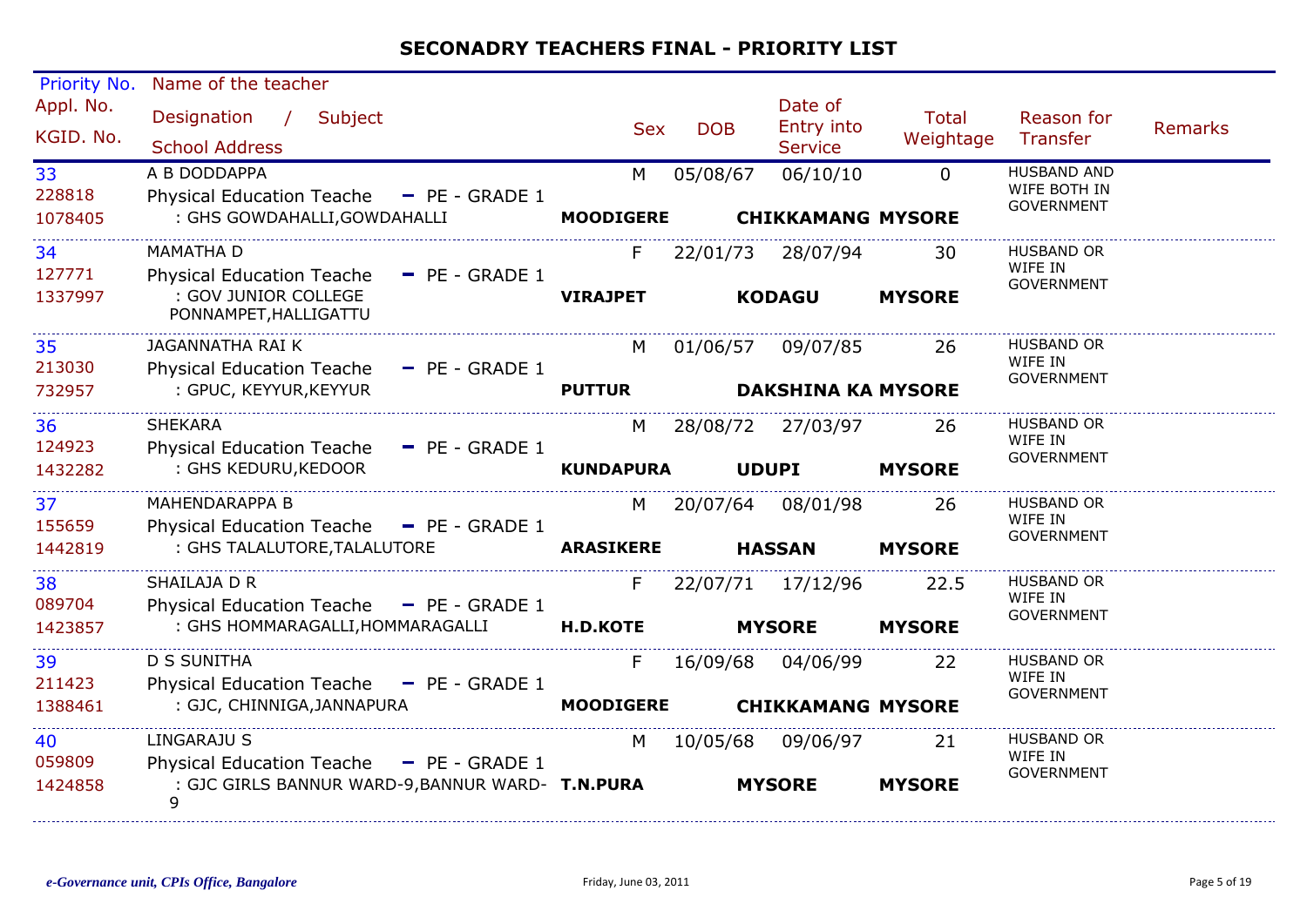| <b>Priority No.</b>     | Name of the teacher                                                                                                        |                                  |            |                                         |                    |                                                   |                |
|-------------------------|----------------------------------------------------------------------------------------------------------------------------|----------------------------------|------------|-----------------------------------------|--------------------|---------------------------------------------------|----------------|
| Appl. No.<br>KGID. No.  | Designation /<br>Subject<br><b>School Address</b>                                                                          | <b>Sex</b>                       | <b>DOB</b> | Date of<br>Entry into<br><b>Service</b> | Total<br>Weightage | Reason for<br>Transfer                            | <b>Remarks</b> |
| 41<br>166367<br>1922682 | CHANDU V G<br><b>Physical Education Teache</b><br>$-$ PE - GRADE 1<br>: GPUC HARAVE, HARAVE                                | F.<br><b>CHAMARAJA</b>           | 01/09/78   | 08/01/04<br><b>CHAMARAJAN MYSORE</b>    | 14                 | <b>HUSBAND OR</b><br>WIFE IN<br><b>GOVERNMENT</b> |                |
|                         |                                                                                                                            | <b>NAGAR</b>                     |            |                                         |                    |                                                   |                |
| 42<br>068925            | <b>SUMATHY H D</b><br>Physical Education Teache - PE - GRADE 1                                                             | F.                               |            | 11/05/77 12/01/04                       | 14                 | <b>HUSBAND OR</b><br>WIFE IN<br><b>GOVERNMENT</b> |                |
| 1972790                 | : GHS UCHANGI, UCHANGI                                                                                                     | SAKALESHAPURA HASSAN             |            |                                         | <b>MYSORE</b>      |                                                   |                |
| 43<br>148724            | <b>VIOLET LENNY DIAS</b><br>Physical Education Teache - PE - GRADE 1                                                       | F.                               |            | 19/07/79 14/01/04                       | 14                 | HUSBAND OR<br>WIFE IN<br><b>GOVERNMENT</b>        |                |
| 1972773                 | $:$ GHS<br>DODDAGADDAVALLY, DODDAGADDAVALLI                                                                                | <b>HASSAN</b>                    |            | <b>HASSAN</b>                           | <b>MYSORE</b>      |                                                   |                |
| 44<br>132067            | YOGINDRA V<br>Physical Education Teache - PE - GRADE 1                                                                     | M                                |            | 09/03/80 23/01/04                       | 14                 | <b>HUSBAND OR</b><br>WIFE IN                      |                |
| 1896834                 | : GHS KOTHEGALA, KOTHEGALA                                                                                                 | <b>HUNSUR</b>                    |            | <b>MYSORE</b>                           | <b>MYSORE</b>      | <b>GOVERNMENT</b>                                 |                |
| 45<br>063990            | LOKESH H C                                                                                                                 | M                                |            | 10/07/77 03/02/04                       | 14                 | HUSBAND OR<br>WIFE IN                             |                |
| 1884563                 | Physical Education Teache - PE - GRADE 1<br>: GJC SANTHEBHACHA HALLY, SANTHE BACHA  KRISHNARAJA PET MANDYA<br><b>HALLY</b> |                                  |            |                                         | <b>MYSORE</b>      | <b>GOVERNMENT</b>                                 |                |
| 46<br>134015            | <b>ONKARAPPA K N</b>                                                                                                       | M                                |            | 16/03/75 12/02/04                       | 14                 | <b>HUSBAND OR</b><br>WIFE IN                      |                |
| 1974141                 | Physical Education Teache - PE - GRADE 1<br>: GJC YESLUR, YESLUR                                                           | SAKALESHAPURA HASSAN             |            |                                         | <b>MYSORE</b>      | <b>GOVERNMENT</b>                                 |                |
| 47<br>037288            | <b>SUKANYA RATHNA</b>                                                                                                      | F.                               |            | 27/11/66 29/07/94                       | 12                 | <b>HUSBAND OR</b><br>WIFE IN                      |                |
| 1293876                 | Physical Education Teache - PE- GRADE 2<br>: NETAJI S BOSE GHS, DERALAKATTE, BELMA                                         | <b>MANGALORE</b><br><b>TALUK</b> |            | <b>DAKSHINA KA MYSORE</b>               |                    | <b>GOVERNMENT</b>                                 |                |
| 48<br>233106            | VARADARAJ N                                                                                                                | M                                |            | 30/10/74 09/09/04                       | 12                 | HUSBAND OR<br>WIFE IN                             |                |
| 1873521                 | Physical Education Teache - PE - GRADE 1<br>: GCHS, SAMSE, SAMSE                                                           | <b>MOODIGERE</b>                 |            | <b>CHIKKAMANG MYSORE</b>                |                    | <b>GOVERNMENT</b>                                 |                |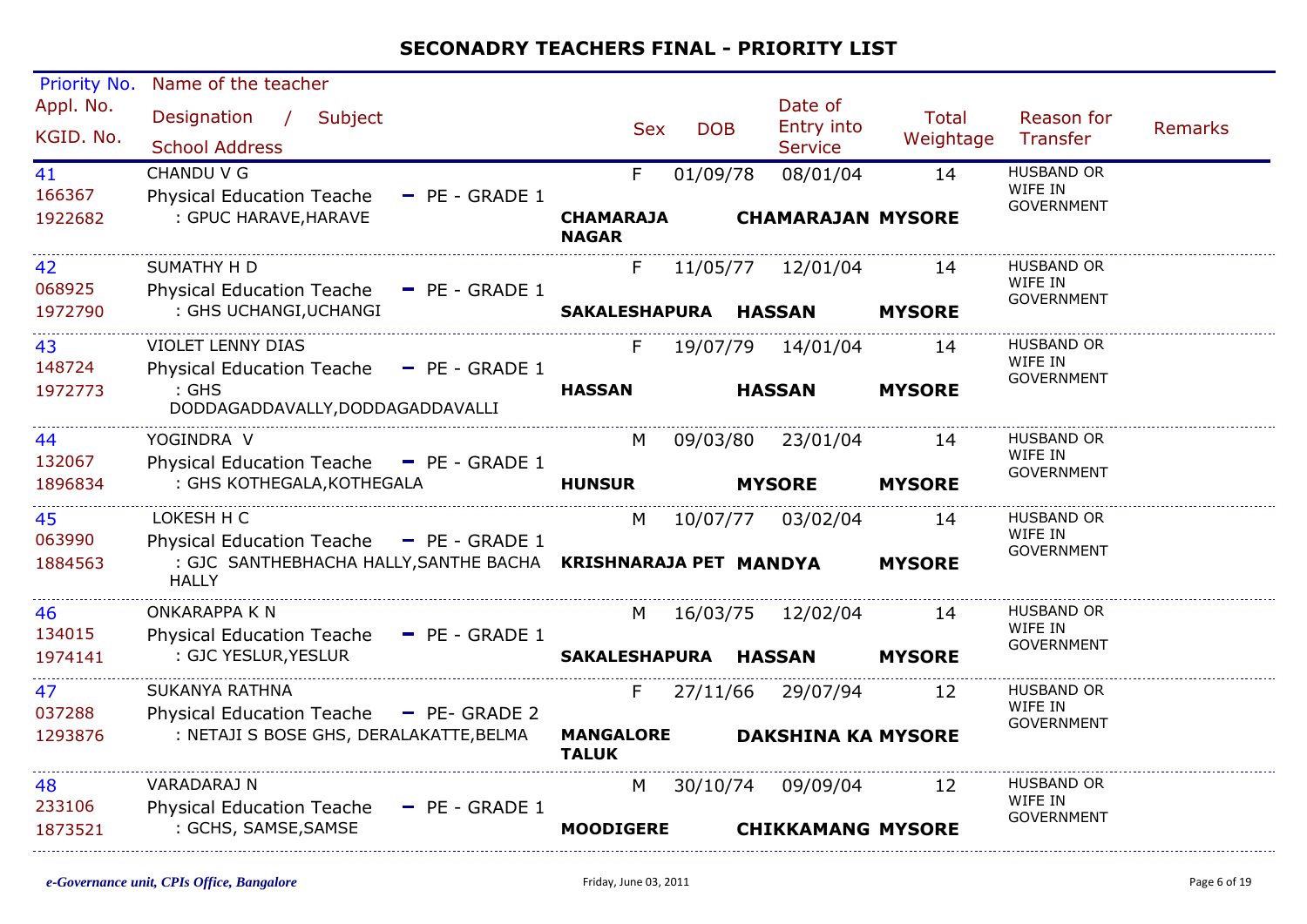| Priority No. | Name of the teacher                      |                     |            |                           |               |                              |                |
|--------------|------------------------------------------|---------------------|------------|---------------------------|---------------|------------------------------|----------------|
| Appl. No.    | Designation / Subject                    |                     |            | Date of                   | <b>Total</b>  | Reason for                   |                |
| KGID. No.    |                                          | <b>Sex</b>          | <b>DOB</b> | Entry into                | Weightage     | Transfer                     | <b>Remarks</b> |
|              | <b>School Address</b>                    |                     |            | <b>Service</b>            |               |                              |                |
| 49           | MALLIKARJUNAPPA E                        | M                   | 01/06/64   | 25/08/94                  | 10            | <b>HUSBAND OR</b><br>WIFE IN |                |
| 194027       | Physical Education Teache - PE - GRADE 1 |                     |            |                           |               | <b>GOVERNMENT</b>            |                |
| 1082575      | : GJC K B HALL, KURUBARA BOODI HALU      | <b>CHIKMAGALUR</b>  |            | <b>CHIKKAMANG MYSORE</b>  |               |                              |                |
| 50           | PRASANNAKUMARA                           | M                   |            | 10/12/72 09/01/06         | 10            | <b>HUSBAND OR</b>            |                |
| 223868       | Physical Education Teache - PE - GRADE 1 |                     |            |                           |               | WIFE IN<br>GOVERNMENT        |                |
| 1993346      | : GCHS MALLENAHALLI, MALLENA HALLY       | <b>MANDYA NORTH</b> |            | <b>MANDYA</b>             | <b>MYSORE</b> |                              |                |
| 51           | PRASANNA KUMAR B R                       | M                   |            | 20/07/75 19/01/06         | 10            | HUSBAND OR                   |                |
| 243017       | Physical Education Teache - PE - GRADE 1 |                     |            |                           |               | WIFE IN<br><b>GOVERNMENT</b> |                |
| 1974890      | : GHS HANUMIDI, HANUMIDI                 | <b>BELUR</b>        |            | <b>HASSAN</b>             | <b>MYSORE</b> |                              |                |
| 52           | JAYASHEELA                               | F.                  |            | 15/06/72 04/03/06         | 10            | HUSBAND OR                   |                |
| 164722       | Physical Education Teache - PE - GRADE 1 |                     |            |                           |               | WIFE IN                      |                |
| 1993731      | : GHS HUSKOOR, HUSKOOR                   | <b>MALAVALLY</b>    |            | <b>MANDYA</b>             | <b>MYSORE</b> | <b>GOVERNMENT</b>            |                |
| 53           | <b>JANET PAIS</b>                        | F.                  | 31/08/70   | 01/08/94                  |               | <b>HUSBAND OR</b>            |                |
| 043647       | Physical Education Teache - PE - GRADE 1 |                     |            |                           |               | WIFE IN                      |                |
| 1382377      | : GPUC, BENJANA PADAV, AMMUNJE           | <b>BANTWAL</b>      |            | <b>DAKSHINA KA MYSORE</b> |               | <b>GOVERNMENT</b>            |                |
|              |                                          |                     |            |                           |               |                              |                |
| 54           | <b>MALLAMMAKS</b>                        | F.                  |            | 05/03/57 23/04/07         | 8             | HUSBAND OR<br>WIFE IN        |                |
| 207268       | Physical Education Teache - PE- GRADE 2  |                     |            |                           |               | <b>GOVERNMENT</b>            |                |
| 9084042      | : GJC, KALASA, KALASA                    | <b>MOODIGERE</b>    |            | <b>CHIKKAMANG MYSORE</b>  |               |                              |                |
| 55           | M GUNAVATHI                              | F.                  |            | 02/02/77 11/01/04         | 7             | <b>HUSBAND OR</b>            |                |
| 029948       | Physical Education Teache - PE - GRADE 1 |                     |            |                           |               | WIFE IN<br><b>GOVERNMENT</b> |                |
| 1974245      | : GJC ARASIKERE, ARASIKERE               | <b>ARASIKERE</b>    |            | <b>HASSAN</b>             | <b>MYSORE</b> |                              |                |
| 56           | M ANGEL ROZARIO                          | M                   |            | 20/05/72 23/12/96         | 6             | <b>HUSBAND OR</b>            |                |
| 208258       | Physical Education Teache - PE - GRADE 1 |                     |            |                           |               | WIFE IN<br><b>GOVERNMENT</b> |                |
| 1842305      | : GHS NERALAKUPPE, NERALAKUPPE           | <b>HUNSUR</b>       |            | <b>MYSORE</b>             | <b>MYSORE</b> |                              |                |
| 57           | <b>TULASAMMA K G</b>                     | F.                  |            | 10/05/78 01/03/06         | 5             | HUSBAND OR                   |                |
| 176954       | Physical Education Teache - PE - GRADE 1 |                     |            |                           |               | WIFE IN<br>GOVERNMENT        |                |
| 1923702      | : DBGJPUC GUNDLUPET, GUNDLUPET           | <b>GUNDULPET</b>    |            | <b>CHAMARAJAN MYSORE</b>  |               |                              |                |
|              |                                          |                     |            |                           |               |                              |                |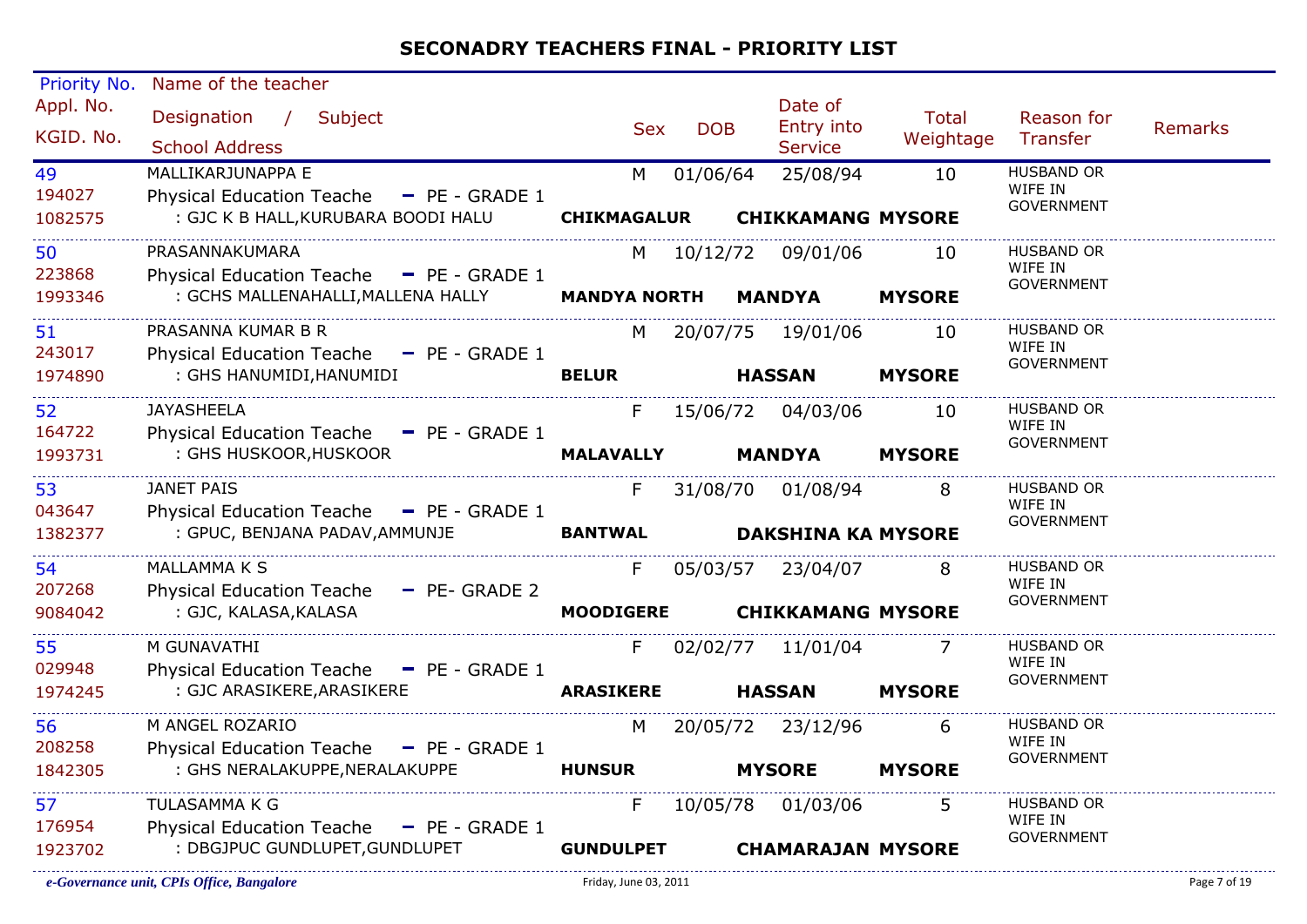| Priority No.            | Name of the teacher                                                                                                  |                     |            |                                               |                                 |                                                   |         |
|-------------------------|----------------------------------------------------------------------------------------------------------------------|---------------------|------------|-----------------------------------------------|---------------------------------|---------------------------------------------------|---------|
| Appl. No.<br>KGID. No.  | Designation / Subject<br><b>School Address</b>                                                                       | <b>Sex</b>          | <b>DOB</b> | Date of<br>Entry into<br><b>Service</b>       | <b>Total</b><br>Weightage       | Reason for<br>Transfer                            | Remarks |
| 58<br>208449<br>2059755 | P C MAHESHA<br>Physical Education Teache - PE- GRADE 2<br>: GIRLS GJC K R NAGAR, K R NAGAR-WARD-17 K.R.NAGARA        | M                   | 08/07/67   | 07/05/07<br><b>MYSORE</b>                     | $\overline{4}$<br><b>MYSORE</b> | <b>HUSBAND OR</b><br>WIFE IN<br><b>GOVERNMENT</b> |         |
|                         |                                                                                                                      |                     |            |                                               |                                 |                                                   |         |
| 59<br>124386<br>2293988 | SUJAYA KUMARI B D<br>Physical Education Teache - PE - GRADE 1<br>: GHS, NETTANIGE MUDNUR, NETTANIGE<br><b>MUDNUR</b> | F.<br><b>PUTTUR</b> | 07/03/77   | 01/07/08<br><b>DAKSHINA KA MYSORE</b>         | 4                               | <b>HUSBAND OR</b><br>WIFE IN<br><b>GOVERNMENT</b> |         |
| 60<br>052977            | RACHAPPA P<br>Physical Education Teache - PE - GRADE 1                                                               | M                   |            | 20/06/76 31/07/08                             | 4                               | <b>HUSBAND OR</b><br>WIFE IN                      |         |
| 2243371                 | : GHS SHAGYAM, SHAGYAM                                                                                               | <b>HANUR</b>        |            | <b>CHAMARAJAN MYSORE</b>                      |                                 | <b>GOVERNMENT</b>                                 |         |
| 61<br>226066            | <b>ANANTHA C K</b><br>Physical Education Teache - PE - GRADE 1                                                       | M                   | 20/08/75   | 04/08/08                                      | 4                               | <b>HUSBAND OR</b><br>WIFE IN<br><b>GOVERNMENT</b> |         |
| 2204906                 | : GHS HAMAPANAKUPPE, HAMAPANAKUPPE                                                                                   | <b>ALUR</b>         |            | <b>HASSAN</b>                                 | <b>MYSORE</b>                   |                                                   |         |
| 62<br>239710            | RAMESHA H K<br>Physical Education Teache - PE - GRADE 1                                                              | M                   |            | 01/05/70 06/08/08                             | 4                               | HUSBAND OR<br>WIFE IN<br><b>GOVERNMENT</b>        |         |
| 2097403                 | : GHS ABALAVADI, ABALAVADI                                                                                           | <b>MADDUR</b>       |            | <b>MANDYA</b>                                 | <b>MYSORE</b>                   |                                                   |         |
| 63<br>052277<br>2243175 | MAHADEVASWAMY S<br>Physical Education Teache - PE - GRADE 1<br>: GHS GOPINATHAM, GOPINATHAM BEAT                     | M<br><b>HANUR</b>   |            | 20/08/79 19/08/08<br><b>CHAMARAJAN MYSORE</b> | 4                               | <b>HUSBAND OR</b><br>WIFE IN<br><b>GOVERNMENT</b> |         |
| 64                      | VASANTHI M                                                                                                           | F.                  |            | 24/04/74 10/03/97                             | -26                             | OTHER CASES                                       |         |
| 091362<br>1432945       | Physical Education Teache - PE - GRADE 1<br>: GHS, BANGADY, INDABETTU                                                | <b>BELTHANGADY</b>  |            | <b>DAKSHINA KA MYSORE</b>                     |                                 | <b>WOMEN</b>                                      |         |
| 65<br>124379            | <b>JESINTHA LOBO</b><br>Physical Education Teache - PE - GRADE 1                                                     | F.                  |            | 26/02/66 13/11/97                             | 26                              | <b>OTHER CASES</b><br><b>WOMEN</b>                |         |
| 1410423                 | : GHS CHOTTANA HALLY, CHOTTANA HALLY                                                                                 | <b>MALAVALLY</b>    |            | <b>MANDYA</b>                                 | <b>MYSORE</b>                   |                                                   |         |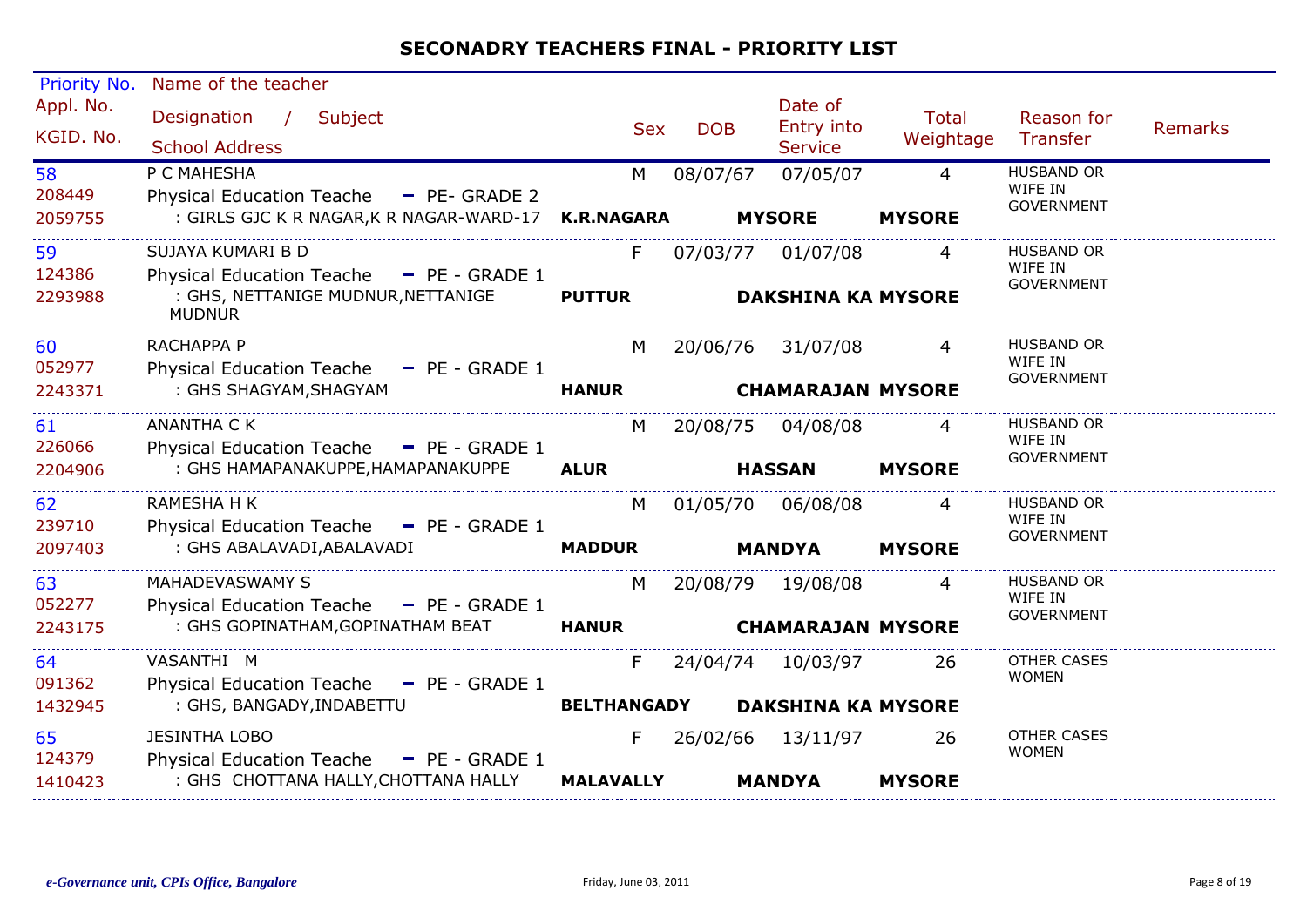| Priority No.           | Name of the teacher                                                    |                                   |            |                                         |                           |                                    |                |
|------------------------|------------------------------------------------------------------------|-----------------------------------|------------|-----------------------------------------|---------------------------|------------------------------------|----------------|
| Appl. No.<br>KGID. No. | Designation /<br>Subject<br><b>School Address</b>                      | <b>Sex</b>                        | <b>DOB</b> | Date of<br>Entry into<br><b>Service</b> | <b>Total</b><br>Weightage | Reason for<br>Transfer             | <b>Remarks</b> |
| 66<br>128804           | <b>BHAGYA</b><br>Physical Education Teache - PE - GRADE 1              | F.                                | 24/08/69   | 02/07/97                                | 24                        | <b>OTHER CASES</b><br><b>WOMEN</b> |                |
| 1625598                | : GHS SINGANALLUR, SINGANALLUR                                         | <b>KOLLEGAL</b>                   |            | <b>CHAMARAJAN MYSORE</b>                |                           |                                    |                |
| 67<br>244070           | <b>SUJAYA B</b><br>Physical Education Teache - PE - GRADE 1            | F.                                | 18/05/68   | 08/03/97                                | 21                        | OTHER CASES<br><b>WOMEN</b>        |                |
| 1432054                | : GHS, GURUVAINAKERE, KUVETTU                                          | <b>BELTHANGADY</b>                |            | <b>DAKSHINA KA MYSORE</b>               |                           |                                    |                |
| 68<br>045961           | I U ESHWARI<br>Physical Education Teache - PE - GRADE 1                | F.                                |            | 20/01/73 10/03/97                       | 19                        | <b>OTHER CASES</b><br><b>WOMEN</b> |                |
| 1339122                | : GOV HIGH SCHOOL MALDARE, MALDARE                                     | <b>VIRAJPET</b>                   |            | <b>KODAGU</b>                           | <b>MYSORE</b>             |                                    |                |
| 69<br>095149           | <b>GANGAMMA N N</b><br>Physical Education Teache - PE - GRADE 1        | F                                 |            | 03/07/68 29/11/03                       | 14                        | <b>OTHER CASES</b><br><b>WOMEN</b> |                |
| 1840005                | : GHS HARAVE, HARAVE                                                   | <b>HUNSUR</b>                     |            | <b>MYSORE</b>                           | <b>MYSORE</b>             |                                    |                |
| 70<br>235724           | <b>VINODA M</b><br>Physical Education Teache - PE - GRADE 1            | F                                 |            | 08/05/82 02/12/05                       | 10                        | <b>OTHER CASES</b><br><b>WOMEN</b> |                |
| 1940213                | : GHS, PANJIKAL, PANJIKAL                                              | <b>BANTWAL</b>                    |            | <b>DAKSHINA KA MYSORE</b>               |                           |                                    |                |
| 71<br>061147           | DIANA DSOUZA<br>Physical Education Teache - PE - GRADE 1               | F.                                |            | 20/02/82 10/01/06                       | 10                        | <b>OTHER CASES</b><br><b>WOMEN</b> |                |
| 1974901                | : GHS KATTEPURA, KATTEPURA                                             | ARAKALAGUDU                       |            | <b>HASSAN</b>                           | <b>MYSORE</b>             |                                    |                |
| 72<br>119728           | <b>AKSHATHA S</b><br>Physical Education Teache - PE - GRADE 1          | F                                 |            | 22/07/80 12/01/04                       |                           | <b>OTHER CASES</b><br><b>WOMEN</b> |                |
| 1812782                | : Govt TTI, TALUK UDUPI,                                               | <b>UDUPI</b>                      |            | <b>UDUPI</b>                            | <b>MYSORE</b>             |                                    |                |
| 73<br>076163           | <b>MARIA M FERNANDES</b><br>Physical Education Teache - PE - GRADE 1   | F                                 |            | 26/09/69 16/01/97                       | 6                         | <b>OTHER CASES</b><br><b>WOMEN</b> |                |
| 1410156                | : GHS HULLAHALLI, HULLAHALLI                                           | <b>NANJANAGUD</b>                 |            | <b>MYSORE</b>                           | <b>MYSORE</b>             |                                    |                |
| 74<br>176566           | NAGAJYOTHI B C<br><b>Physical Education Teache</b><br>$-$ PE - GRADE 1 | F.                                |            | 20/07/82 07/06/07                       | 6                         | <b>OTHER CASES</b><br><b>WOMEN</b> |                |
| 2202749                | : GHS GULASINDA, GULASINDA                                             | <b>CHANNARAYAPATN HASSAN</b><br>A |            |                                         | <b>MYSORE</b>             |                                    |                |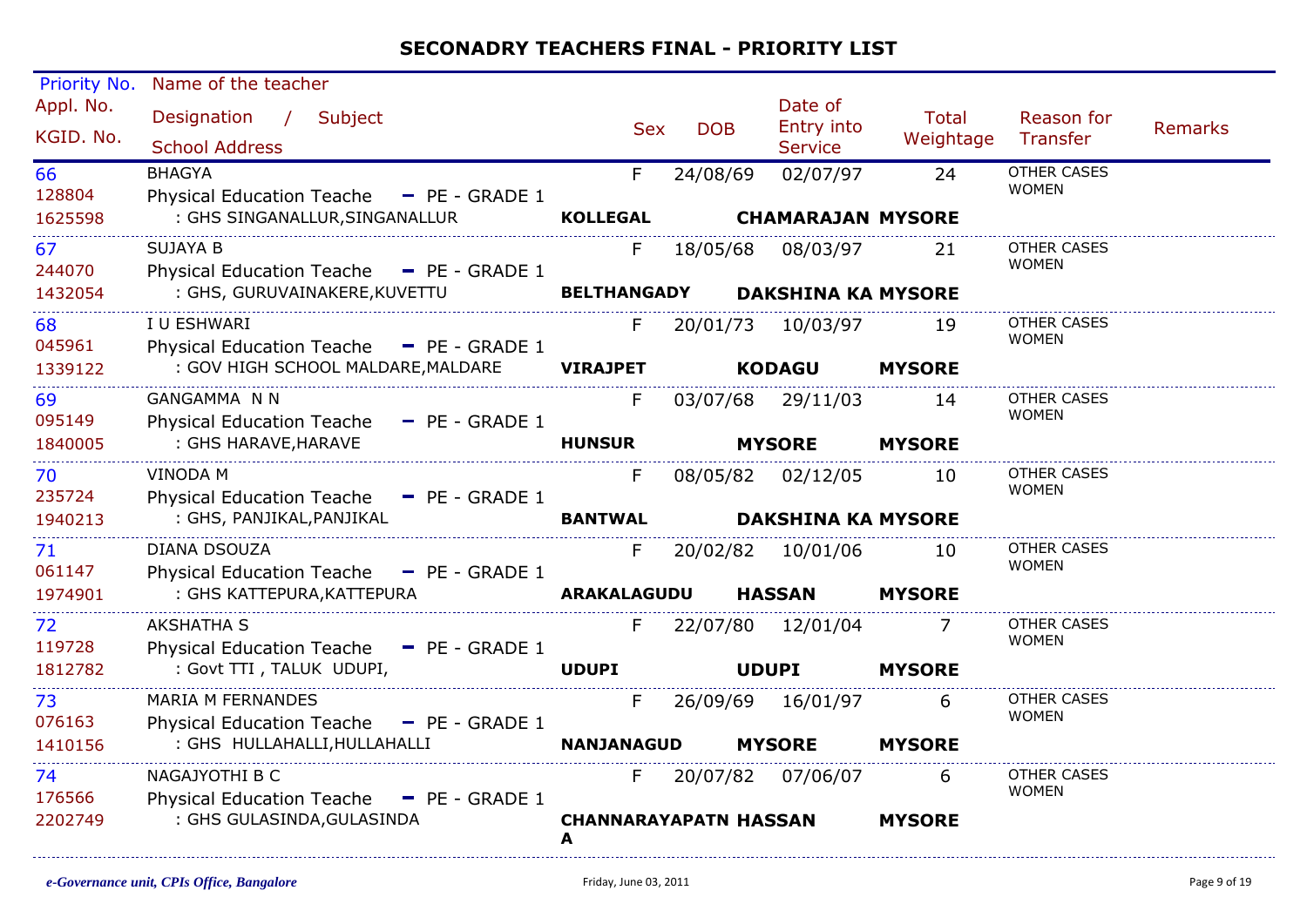| Priority No.           | Name of the teacher                                                                     |                               |            |                                         |                           |                               |                |
|------------------------|-----------------------------------------------------------------------------------------|-------------------------------|------------|-----------------------------------------|---------------------------|-------------------------------|----------------|
| Appl. No.<br>KGID. No. | Designation<br>$\frac{1}{2}$<br>Subject<br><b>School Address</b>                        | <b>Sex</b>                    | <b>DOB</b> | Date of<br>Entry into<br><b>Service</b> | <b>Total</b><br>Weightage | Reason for<br><b>Transfer</b> | <b>Remarks</b> |
| 75                     | K PARAMESWARAIAH                                                                        | M                             | 15/04/54   | 15/11/72                                | 45                        | OTHER CASES MEN               |                |
| 140328<br>333794       | <b>Physical Education Teache</b><br>$-$ PE - GRADE 1<br>: GJC HEMMARAGALA, HEMMARA GALA | <b>NANJANAGUD</b>             |            | <b>MYSORE</b>                           | <b>MYSORE</b>             |                               |                |
| 76                     | PRAKASH H S                                                                             | M                             | 04/02/58   | 11/02/87                                | 40                        | OTHER CASES MEN               |                |
| 060009<br>1071056      | <b>Physical Education Teache</b><br>$P = PE - GRADE 1$<br>: GHS NITTUR, NITTUR          | <b>MALAVALLY</b>              |            | <b>MANDYA</b>                           | <b>MYSORE</b>             |                               |                |
| 77                     | <b>B N VASANTHA KUMARA</b>                                                              | M                             | 08/12/65   | 28/12/92                                | 36                        | OTHER CASES MEN               |                |
| 065034<br>1976875      | Physical Education Teache - PE - GRADE 1<br>: GHS OBALAPURA, OBALAPURA                  | <b>CHANNARAYAPATN HASSAN</b>  |            |                                         | <b>MYSORE</b>             |                               |                |
|                        |                                                                                         | A                             |            |                                         |                           |                               |                |
| 78                     | RAVI H R                                                                                | M                             | 01/06/66   | 08/05/07                                | 34                        | OTHER CASES MEN               |                |
| 006744<br>2154027      | Physical Education Teache - PE- GRADE 2<br>: GJC THALAKADU, TALAKADU                    | <b>T.N.PURA</b>               |            | <b>MYSORE</b>                           | <b>MYSORE</b>             |                               |                |
| 79<br>238149           | PRAKASHA T N<br>Physical Education Teache - PE- GRADE 2                                 | M                             | 20/05/62   | 25/03/94                                | 32                        | OTHER CASES MEN               |                |
| 2090046                | : GJC DODDAMAGGE, DODDAMAGGE                                                            | <b>ARAKALAGUDU</b>            |            | <b>HASSAN</b>                           | <b>MYSORE</b>             |                               |                |
| 80<br>052128           | <b>BHARATHA K</b><br>Physical Education Teache - PE - GRADE 1                           | M                             | 01/04/66   | 06/10/94                                | 32                        | OTHER CASES MEN               |                |
| 1246431                | : GHS MATTANAVILE, MATTANAVILE                                                          | <b>CHANNARAYAPATN HASSAN</b>  |            |                                         | <b>MYSORE</b>             |                               |                |
| 81                     | PRASANNA KUMAR K P                                                                      | M                             | 17/02/61   | 20/01/95                                | 32                        | OTHER CASES MEN               |                |
| 004671                 | <b>Physical Education Teache</b><br>$\blacksquare$ PE - GRADE 1                         |                               |            |                                         |                           |                               |                |
| 1259661                | : GHS SINDHAGATTA, SINDHU GHATTA                                                        | <b>KRISHNARAJA PET MANDYA</b> |            |                                         | <b>MYSORE</b>             |                               |                |
| 82                     | SIDDARAJU S                                                                             | M                             |            | 20/06/69 22/09/94                       | 30                        | OTHER CASES MEN               |                |
| 017550<br>1504097      | Physical Education Teache - PE - GRADE 1<br>: GHS THOREHADLU, ADDAGADDE                 | <b>SRINGERI</b>               |            | <b>CHIKKAMANG MYSORE</b>                |                           |                               |                |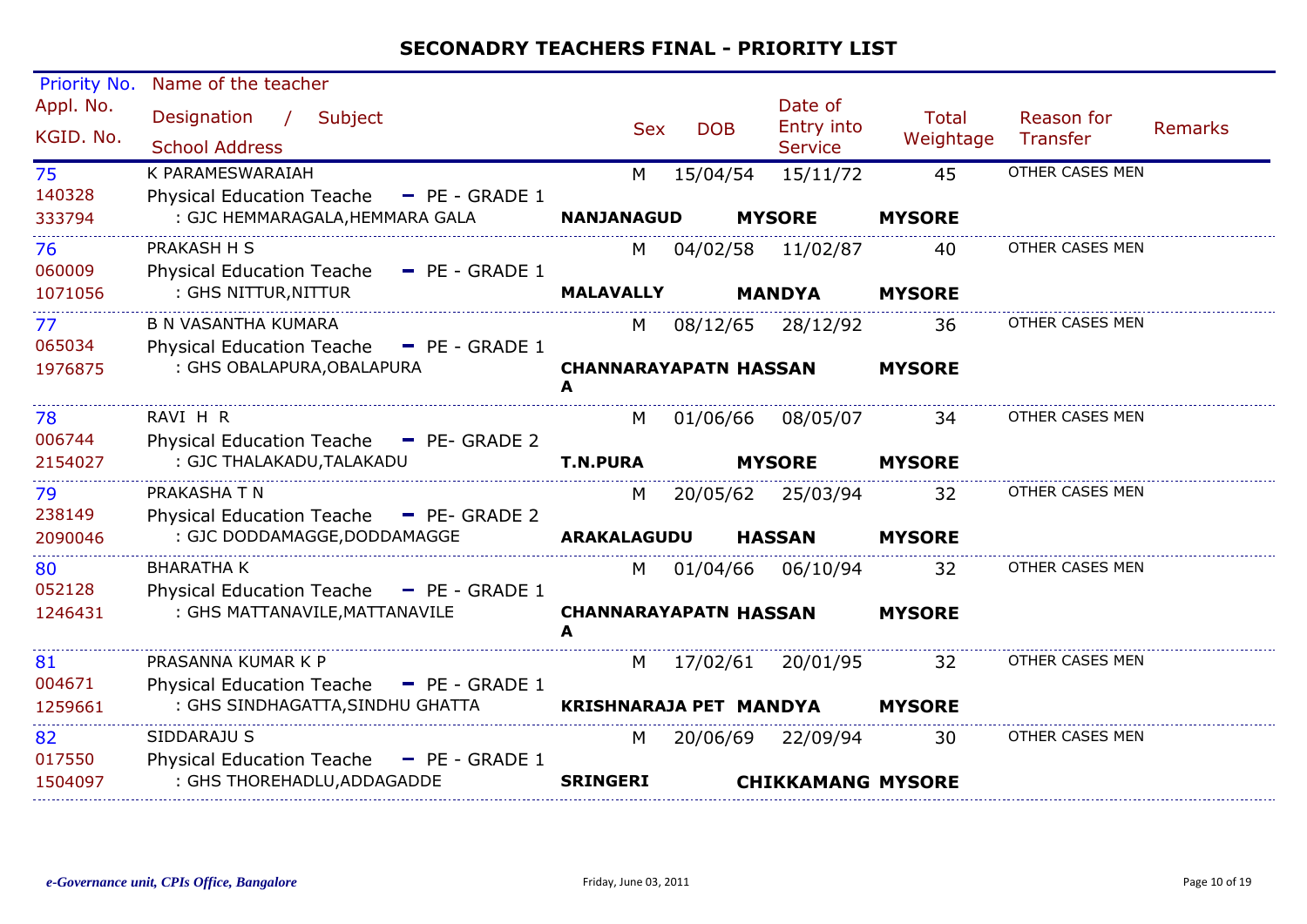| Priority No.            | Name of the teacher                                                                                             |                            |            |                                                |                           |                               |                |
|-------------------------|-----------------------------------------------------------------------------------------------------------------|----------------------------|------------|------------------------------------------------|---------------------------|-------------------------------|----------------|
| Appl. No.<br>KGID. No.  | Designation /<br>Subject<br><b>School Address</b>                                                               | <b>Sex</b>                 | <b>DOB</b> | Date of<br>Entry into<br><b>Service</b>        | <b>Total</b><br>Weightage | Reason for<br><b>Transfer</b> | <b>Remarks</b> |
| 83<br>047451<br>2069906 | H M PRAKASH<br>Physical Education Teache - PE- GRADE 2<br>: GPUC, VAMADA PADAV, CHENNAITHODY                    | M<br><b>BANTWAL</b>        | 01/06/65   | 29/06/95<br><b>DAKSHINA KA MYSORE</b>          | 30                        | OTHER CASES MEN               |                |
| 84<br>088346<br>1995536 | MUDDALINGAIAH H B<br><b>Physical Education Teache</b><br>$-$ PE- GRADE 2<br>: GHS NAGUVANAHALLY, NAGUVINA HALLY | M<br>SRIRANGA PATNA MANDYA | 18/07/61   | 24/07/95                                       | 30<br><b>MYSORE</b>       | OTHER CASES MEN               |                |
| 85<br>103410<br>1941774 | <b>SRIKANTE GOWDA</b><br>Physical Education Teache - PE- GRADE 2<br>: GPUC, KANYANA, KANYANA                    | M<br><b>BANTWAL</b>        |            | 20/05/62 22/02/96<br><b>DAKSHINA KA MYSORE</b> | 30                        | OTHER CASES MEN               |                |
| 86<br>118856<br>1077552 | SHIVASHANKAR K M<br>Physical Education Teache - PE - GRADE 1<br>: GGHS BAGESHAPURA, BAGESHPURA                  | M<br><b>ARASIKERE</b>      |            | 01/04/64 26/09/84<br><b>HASSAN</b>             | 28<br><b>MYSORE</b>       | OTHER CASES MEN               |                |
| 87<br>238886<br>1433025 | RITHESH KUMAR<br><b>Physical Education Teache</b><br>$-$ PE - GRADE 1<br>: GHS SOODA, SOODA                     | M<br><b>KARKALA</b>        | 28/10/69   | 08/03/97<br><b>UDUPI</b>                       | 28<br><b>MYSORE</b>       | OTHER CASES MEN               |                |
| 88<br>123729<br>1356289 | C M SHIVAIAH<br>Physical Education Teache - PE - GRADE 1<br>: GHS KALKUNIKE, KALKUNIKE                          | M<br><b>HUNSUR</b>         |            | 12/09/62 13/02/84<br><b>MYSORE</b>             | 26<br><b>MYSORE</b>       | OTHER CASES MEN               |                |
| 89<br>029047<br>1441893 | NAGARAJA K A<br><b>Physical Education Teache</b><br>$-$ PE - GRADE 1<br>: GHS HULIKAL, HULIKAL                  | M<br><b>ARAKALAGUDU</b>    | 19/05/65   | 08/03/97<br><b>HASSAN</b>                      | 26<br><b>MYSORE</b>       | OTHER CASES MEN               |                |
| 90<br>017010<br>1409645 | PRABHUSWAMY C<br><b>Physical Education Teache</b><br>$-$ PE - GRADE 1<br>: GJC HALAGUR, HALAGUR                 | M<br><b>MALAVALLY</b>      | 03/06/68   | 09/06/97<br><b>MANDYA</b>                      | 26<br><b>MYSORE</b>       | OTHER CASES MEN               |                |
| 91<br>030472<br>1432951 | JAYANANDA POOJARY R<br><b>Physical Education Teache</b><br>$-$ PE - GRADE 1<br>: GHS KOODABETU MALA, MALA       | M<br><b>KARKALA</b>        | 01/06/66   | 10/06/97<br><b>UDUPI</b>                       | 26<br><b>MYSORE</b>       | OTHER CASES MEN               |                |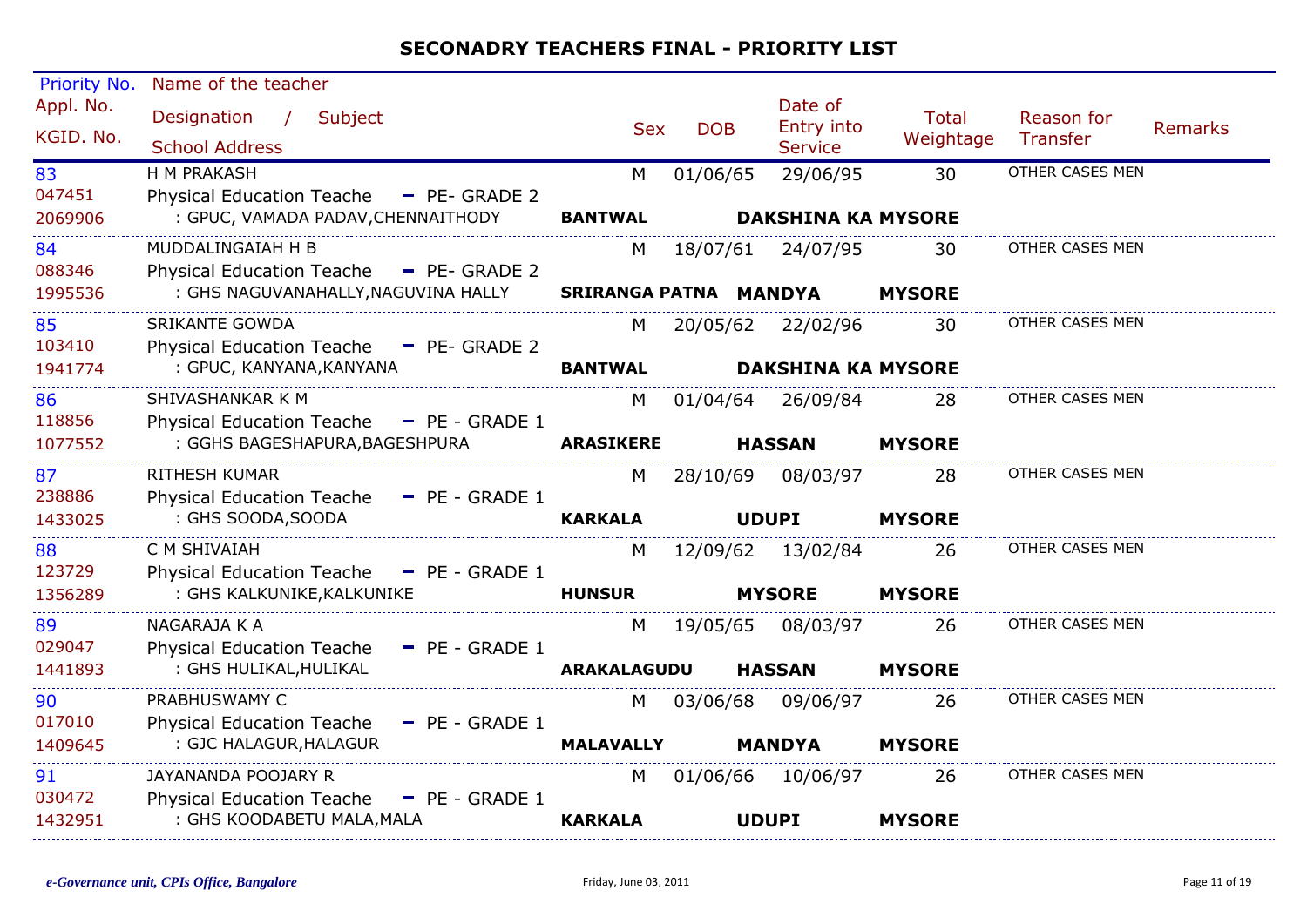| Priority No.            | Name of the teacher                                                                                 |                                  |            |                                                |                           |                        |                |
|-------------------------|-----------------------------------------------------------------------------------------------------|----------------------------------|------------|------------------------------------------------|---------------------------|------------------------|----------------|
| Appl. No.<br>KGID. No.  | Designation<br>$\frac{1}{2}$<br>Subject<br><b>School Address</b>                                    | <b>Sex</b>                       | <b>DOB</b> | Date of<br><b>Entry into</b><br><b>Service</b> | <b>Total</b><br>Weightage | Reason for<br>Transfer | <b>Remarks</b> |
| 92<br>124301<br>1432503 | EKNATH HANUMANT GOUDA<br><b>Physical Education Teache</b><br>$-$ PE - GRADE 1<br>: GPUC, NADA, NADA | M<br><b>BELTHANGADY</b>          | 17/10/58   | 12/06/97<br><b>DAKSHINA KA MYSORE</b>          | 26                        | OTHER CASES MEN        |                |
|                         |                                                                                                     |                                  |            |                                                |                           |                        |                |
| 93<br>059275            | K MARISWAMY<br>Physical Education Teache - PE - GRADE 1                                             | М                                | 21/04/66   | 16/06/97                                       | 26                        | OTHER CASES MEN        |                |
| 1409173                 | : GJC CHIKKANKANAHALLY, CHIKKA ANKANA<br><b>HALLY</b>                                               | <b>MADDUR</b>                    |            | <b>MANDYA</b>                                  | <b>MYSORE</b>             |                        |                |
| 94<br>089997            | M MALLAIAH<br>Physical Education Teache - PE - GRADE 1                                              | M                                |            | 18/07/64 28/10/97                              | 26                        | OTHER CASES MEN        |                |
| 1409695                 | : GHS KYATHAGATTA, KYATHA GHATTA                                                                    | <b>MADDUR</b>                    |            | <b>MANDYA</b>                                  | <b>MYSORE</b>             |                        |                |
| 95<br>062365            | ANANDA H N<br>Physical Education Teache - PE - GRADE 1                                              | M                                |            | 02/10/67 15/12/97                              | 26                        | OTHER CASES MEN        |                |
| 1410122                 | : GHS M.SHETTAHALLY, M. SHETTY HALLY                                                                | SRIRANGA PATNA MANDYA            |            |                                                | <b>MYSORE</b>             |                        |                |
| 96<br>234614            | THANDAVESWARA R N<br>Physical Education Teache - PE - GRADE 1                                       | M                                | 18/02/60   | 19/12/97                                       | 26                        | OTHER CASES MEN        |                |
| 1442443                 | : GHS BASAVAGHATTA, BASAVAGHATTA                                                                    | <b>HASSAN</b>                    |            | <b>HASSAN</b>                                  | <b>MYSORE</b>             |                        |                |
| 97<br>059594            | <b>SHIVANNA P</b><br>Physical Education Teache - PE - GRADE 1                                       | M                                |            | 24/08/64 24/12/97                              | 26                        | OTHER CASES MEN        |                |
| 1448386                 | : GHS ANKAPURA, ANKAPURA                                                                            | <b>HASSAN</b>                    |            | <b>HASSAN</b>                                  | <b>MYSORE</b>             |                        |                |
| 98<br>135221            | P G RUDRAPPA<br><b>Physical Education Teache</b><br>$-$ PE - GRADE 1                                | M                                |            | 06/03/57 09/01/87                              | 24                        | OTHER CASES MEN        |                |
| 980015                  | : GHS THAMMADAHALLI, THAMADA HALLI                                                                  | <b>CHAMARAJA</b><br><b>NAGAR</b> |            | <b>CHAMARAJAN MYSORE</b>                       |                           |                        |                |
| 99                      | JAYARAMA                                                                                            | M                                | 22/07/73   | 21/08/98                                       | 24                        | OTHER CASES MEN        |                |
| 061261<br>1634611       | Physical Education Teache $-$ PE - GRADE 1<br>: GHS DODDA HEJJURU, DODDA HEJJURU                    | <b>HUNSUR</b>                    |            | <b>MYSORE</b>                                  | <b>MYSORE</b>             |                        |                |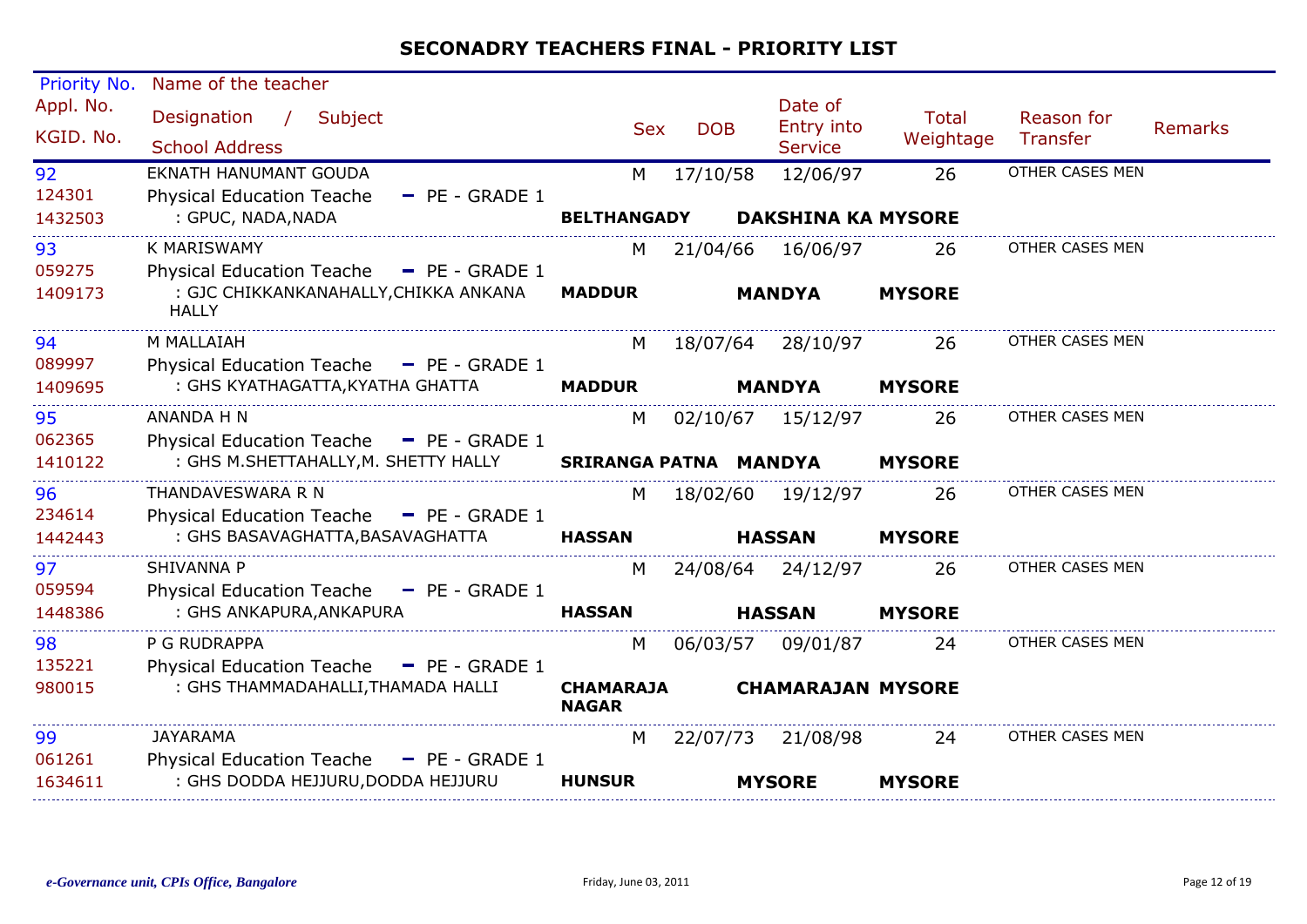| Priority No.             | Name of the teacher                                                                                                       |                          |            |                                         |                           |                        |                |
|--------------------------|---------------------------------------------------------------------------------------------------------------------------|--------------------------|------------|-----------------------------------------|---------------------------|------------------------|----------------|
| Appl. No.<br>KGID. No.   | Subject<br>Designation<br>$\mathcal{L}$<br><b>School Address</b>                                                          | <b>Sex</b>               | <b>DOB</b> | Date of<br>Entry into<br><b>Service</b> | <b>Total</b><br>Weightage | Reason for<br>Transfer | <b>Remarks</b> |
| 100<br>228906<br>1386609 | <b>JAYADEVAPPA K V</b><br><b>Physical Education Teache</b><br>$-$ PE - GRADE 1<br>: GJC, MUDIGERE, WARD NO-10             | M<br><b>MOODIGERE</b>    | 17/11/66   | 27/09/94<br><b>CHIKKAMANG MYSORE</b>    | 23                        | OTHER CASES MEN        |                |
| 101<br>055581<br>1339111 | KOOSAPPA U<br>Physical Education Teache - PE - GRADE 1<br>: GHS, KAKKINJE, CHARMADY                                       | M<br><b>BELTHANGADY</b>  | 29/07/54   | 15/09/94<br><b>DAKSHINA KA MYSORE</b>   | 22                        | OTHER CASES MEN        |                |
| 102<br>235193<br>1841630 | <b>SHEKAR</b><br>Physical Education Teache - PE - GRADE 1<br>: GHS MUSUVENA KOPPALU, MUSUVENA<br><b>KOPPALU</b>           | M<br><b>T.N.PURA</b>     | 22/05/74   | 03/06/99<br><b>MYSORE</b>               | 22<br><b>MYSORE</b>       | OTHER CASES MEN        |                |
| 103<br>177529<br>1693928 | SHAMBAIAH R<br>Physical Education Teache - PE - GRADE 1<br>: RDS HS BELLUR, BELLUR (RURAL)                                | M<br><b>NAGAMANGALA</b>  | 01/08/71   | 08/06/99<br><b>MANDYA</b>               | 22<br><b>MYSORE</b>       | OTHER CASES MEN        |                |
| 104<br>182396<br>681107  | SWAMY PRAKASH D S<br><b>Physical Education Teache</b><br>$-$ PE - GRADE 1<br>: GHS MULLURU, MULLUR                        | M<br><b>H.D.KOTE</b>     | 28/02/61   | 19/02/82<br><b>MYSORE</b>               | 20<br><b>MYSORE</b>       | OTHER CASES MEN        |                |
| 105<br>177338<br>1305223 | SHIVAKUMAR M<br><b>Physical Education Teache</b><br>$P = P = GRADE1$<br>: GJC MANGALA, MANGALA                            | M<br><b>MANDYA SOUTH</b> | 01/05/67   | 25/07/94<br><b>MANDYA</b>               | 19.5<br><b>MYSORE</b>     | OTHER CASES MEN        |                |
| 106<br>123835<br>1920594 | K M BALACHANDRA<br><b>Physical Education Teache</b><br>$-$ PE - GRADE 1<br>: GHS CHIKKATHIPPUR, CHIKKATHUPPUR             | M<br><b>GUNDULPET</b>    | 03/07/75   | 01/06/99<br><b>CHAMARAJAN MYSORE</b>    | 16.5                      | OTHER CASES MEN        |                |
| 107<br>111534<br>1896293 | M MAHADEVASWAMY<br><b>Physical Education Teache</b><br>$-$ PE - GRADE 1<br>: GHS KALLUR<br>NAGANAHALLI, KALLURNAGANAHALLI | M<br><b>MYSORE RURAL</b> | 14/02/69   | 05/01/04<br><b>MYSORE</b>               | 14<br><b>MYSORE</b>       | OTHER CASES MEN        |                |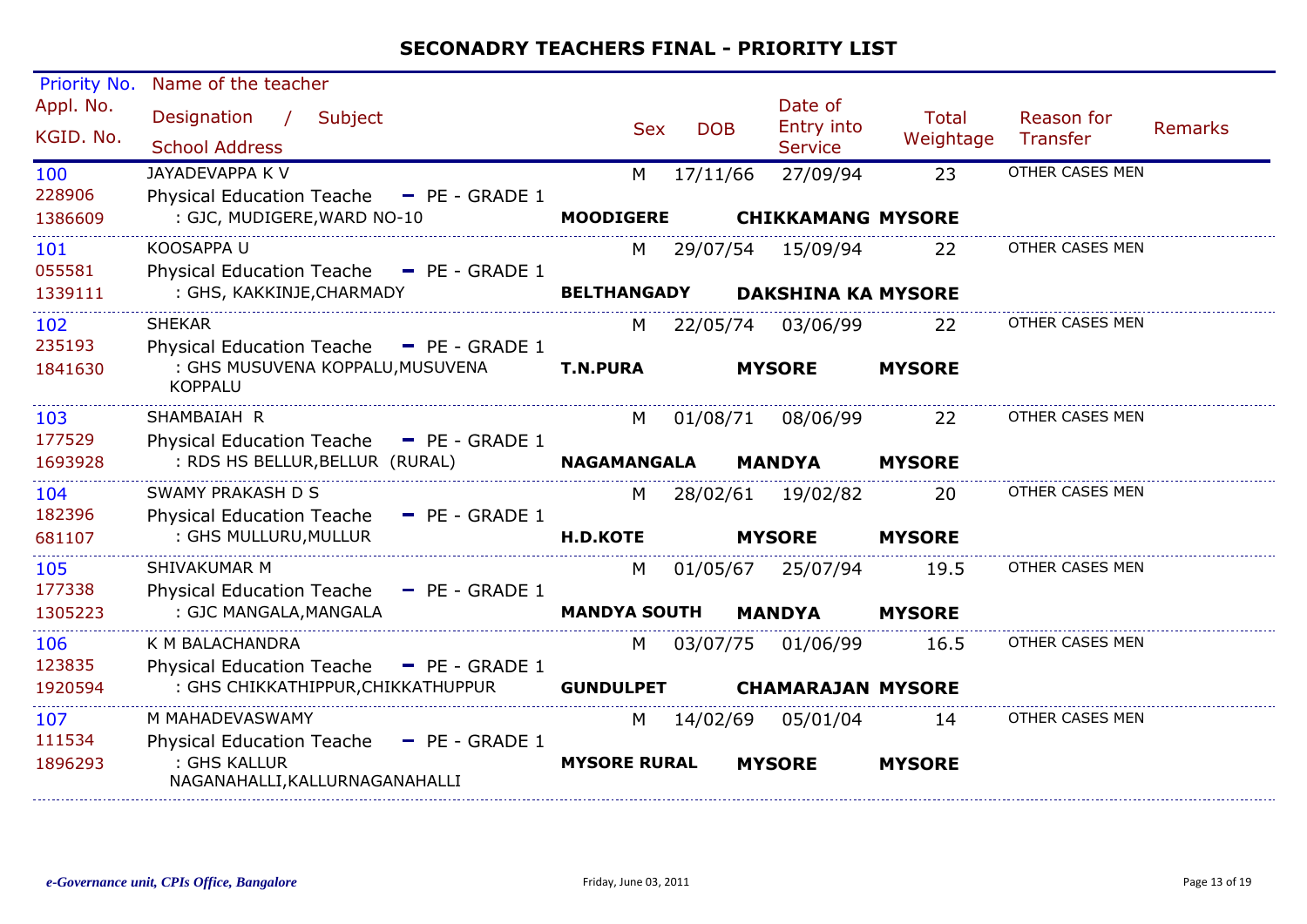| Priority No.           | Name of the teacher                                                             |                                                                                                                                                                                                                                |            |                                         |                           |                        |                |
|------------------------|---------------------------------------------------------------------------------|--------------------------------------------------------------------------------------------------------------------------------------------------------------------------------------------------------------------------------|------------|-----------------------------------------|---------------------------|------------------------|----------------|
| Appl. No.<br>KGID. No. | Designation /<br>Subject<br><b>School Address</b>                               | <b>Sex</b>                                                                                                                                                                                                                     | <b>DOB</b> | Date of<br>Entry into<br><b>Service</b> | <b>Total</b><br>Weightage | Reason for<br>Transfer | <b>Remarks</b> |
| 108<br>242198          | <b>BASAVANNA</b><br>Physical Education Teache - PE - GRADE 1                    | M                                                                                                                                                                                                                              | 03/03/72   | 08/01/04                                | 14                        | OTHER CASES MEN        |                |
| 1896694                | : GHS KAPPASOGE, KAPPUSOGE                                                      | <b>NANJANAGUD</b>                                                                                                                                                                                                              |            | <b>MYSORE</b>                           | <b>MYSORE</b>             |                        |                |
| 109<br>192292          | VARADARAJA<br>Physical Education Teache - PE - GRADE 1                          | M                                                                                                                                                                                                                              |            | 20/05/82 12/01/04                       | 14                        | OTHER CASES MEN        |                |
| 1715625                | : GOV HIGH SCHOOL THITHIMATHI, NOKYA                                            | <b>VIRAJPET</b>                                                                                                                                                                                                                |            | <b>KODAGU</b>                           | <b>MYSORE</b>             |                        |                |
| 110<br>050680          | RAMASANJEEVAIAH K S<br>Physical Education Teache - PE - GRADE 1                 | M                                                                                                                                                                                                                              |            | 01/06/73 22/01/04                       | 14                        | OTHER CASES MEN        |                |
| 1884666                | : GJC BINDIGANAVILE, BINDIGA NAVILE                                             | <b>NAGAMANGALA</b>                                                                                                                                                                                                             |            | <b>MANDYA</b>                           | <b>MYSORE</b>             |                        |                |
| 111<br>178606          | <b>KANTHRAJ S</b><br>Physical Education Teache - PE - GRADE 1                   | M.                                                                                                                                                                                                                             |            | 28/04/78 22/01/04                       | 14                        | OTHER CASES MEN        |                |
| 1884455                | : GHS MADARAHALLY, MADARA HALLY                                                 | <b>MADDUR</b>                                                                                                                                                                                                                  |            | <b>MANDYA</b>                           | <b>MYSORE</b>             |                        |                |
| 112<br>107429          | BHOGANANJAIAH H J<br>Physical Education Teache - PE - GRADE 1                   | M                                                                                                                                                                                                                              |            | 13/10/79 04/02/04                       | 14                        | OTHER CASES MEN        |                |
| 1896373                | : GHS M.C.THALALU, M.C.THALALU                                                  | <b>H.D.KOTE</b>                                                                                                                                                                                                                |            | <b>MYSORE</b>                           | <b>MYSORE</b>             |                        |                |
| 113<br>044009          | <b>MAHESHA P</b><br>Physical Education Teache - PE - GRADE 1                    |                                                                                                                                                                                                                                |            | M 15/07/79 06/02/04                     | 14                        | OTHER CASES MEN        |                |
| 1896943                | : GJC RAVANDURU, RAVANDUR                                                       | <b>PERIYA PATNA</b>                                                                                                                                                                                                            |            | <b>MYSORE</b>                           | <b>MYSORE</b>             |                        |                |
| 114<br>088738          | MANJUNATHA<br>Physical Education Teache - PE - GRADE 1                          | M                                                                                                                                                                                                                              |            | 10/05/81 09/02/04                       | 14                        | OTHER CASES MEN        |                |
| 1992919                | : GJC BOGADI, BOGADI                                                            | <b>NAGAMANGALA</b>                                                                                                                                                                                                             |            | <b>MANDYA</b>                           | <b>MYSORE</b>             |                        |                |
| 115                    | SRINIVASA B                                                                     |                                                                                                                                                                                                                                |            | M 11/06/78 13/02/04                     | 14                        | OTHER CASES MEN        |                |
| 131192<br>1884754      | Physical Education Teache - PE - GRADE 1<br>: GHS HERAGANAHALLI, YARAGANA HALLY | <b>NAGAMANGALA</b>                                                                                                                                                                                                             |            | <b>MANDYA</b>                           | <b>MYSORE</b>             |                        |                |
| 116<br>052843          | <b>GIRISH KUMAR M K</b><br>Physical Education Teache - PE - GRADE 1             | M and the set of the set of the set of the set of the set of the set of the set of the set of the set of the set of the set of the set of the set of the set of the set of the set of the set of the set of the set of the set |            | 31/12/81 20/02/04                       | 14                        | OTHER CASES MEN        |                |
| 1898330                | : GHS BETTADA THUNGA, BETTADA THUNGA                                            | <b>PERIYA PATNA</b>                                                                                                                                                                                                            |            | <b>MYSORE</b>                           | <b>MYSORE</b>             |                        |                |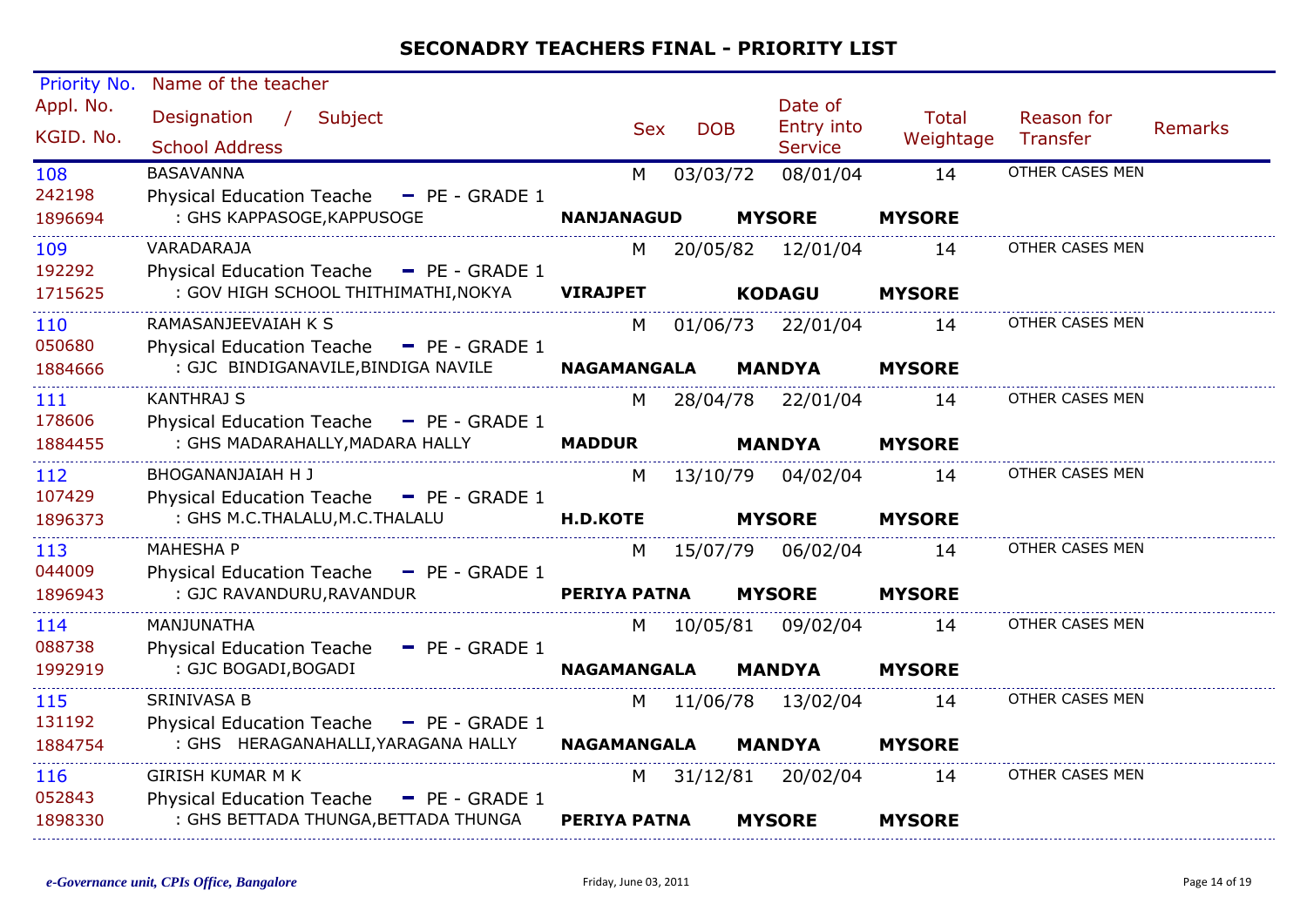| Priority No.             | Name of the teacher                                                                                                    |                            |            |                                                |                           |                               |                |
|--------------------------|------------------------------------------------------------------------------------------------------------------------|----------------------------|------------|------------------------------------------------|---------------------------|-------------------------------|----------------|
| Appl. No.<br>KGID. No.   | Designation /<br>Subject<br><b>School Address</b>                                                                      | <b>Sex</b>                 | <b>DOB</b> | Date of<br>Entry into<br><b>Service</b>        | <b>Total</b><br>Weightage | Reason for<br><b>Transfer</b> | <b>Remarks</b> |
| 117<br>223548<br>1973174 | RAVINDRA PRAKASHA K C<br><b>Physical Education Teache</b><br>$-$ PE - GRADE 1<br>: GHS NAGARANAHALLI, NAGARANAHALLI    | M<br>HOLENARASIPURA HASSAN | 14/06/73   | 23/02/04                                       | 14<br><b>MYSORE</b>       | OTHER CASES MEN               |                |
| 118<br>148226<br>1873105 | PRASAD R K<br>Physical Education Teache - PE - GRADE 1<br>: GHS, GADIGESHWARA, ADUVALLI                                | M<br><b>URA</b>            | 07/04/75   | 01/03/04<br>NARASIMHARAJAP CHIKKAMANG MYSORE   | 14                        | OTHER CASES MEN               |                |
| 119<br>131406<br>1409484 | <b>BASAVARAJU S</b><br>Physical Education Teache - PE - GRADE 1<br>: GJC PANDAVAPURA, PANDAVAPURA- WARD-<br>10         | M<br><b>PANDAVAPURA</b>    |            | 28/05/69 25/08/97<br><b>MANDYA</b>             | 13<br><b>MYSORE</b>       | OTHER CASES MEN               |                |
| 120<br>239868<br>1939600 | <b>ISUBU A</b><br>Physical Education Teache - PE - GRADE 1<br>: GHS, BULLERI MOGRU, MOGRU                              | M<br><b>BELTHANGADY</b>    |            | 20/06/66 02/11/04<br><b>DAKSHINA KA MYSORE</b> | 12                        | OTHER CASES MEN               |                |
| 121<br>051782<br>1897861 | <b>MALLESHA</b><br>Physical Education Teache<br>$-$ PE - GRADE 1<br>: GJC MUGUR, MUGUR                                 | M<br><b>T.N.PURA</b>       | 02/04/78   | 16/11/04<br><b>MYSORE</b>                      | 12<br><b>MYSORE</b>       | OTHER CASES MEN               |                |
| 122<br>185485<br>1938947 | SHIVAKUMAR N<br>Physical Education Teache - PE - GRADE 1<br>: GHS, ALETTY, ALETTY                                      | M<br><b>SULLIA</b>         |            | 11/07/75 14/02/04<br><b>DAKSHINA KA MYSORE</b> | 10.5                      | OTHER CASES MEN               |                |
| 123<br>228202<br>902442  | <b>MARTHAND S DHULBA</b><br><b>Physical Education Teache</b><br>$-$ PE - GRADE 1<br>: GHS CHEEKANAHALLY, CHEEKANAHALLY | M<br><b>BELUR</b>          |            | 01/06/64 26/11/88<br><b>HASSAN</b>             | 10<br><b>MYSORE</b>       | OTHER CASES MEN               |                |
| 124<br>038889<br>1079075 | <b>G S SATHYANARAYANA</b><br>Physical Education Teache - PE - GRADE 1<br>: G.H.S. THALIHALLA, THALIHALLA               | M<br><b>CHIKMAGALUR</b>    |            | 21/07/67 21/08/92<br><b>CHIKKAMANG MYSORE</b>  | 10                        | OTHER CASES MEN               |                |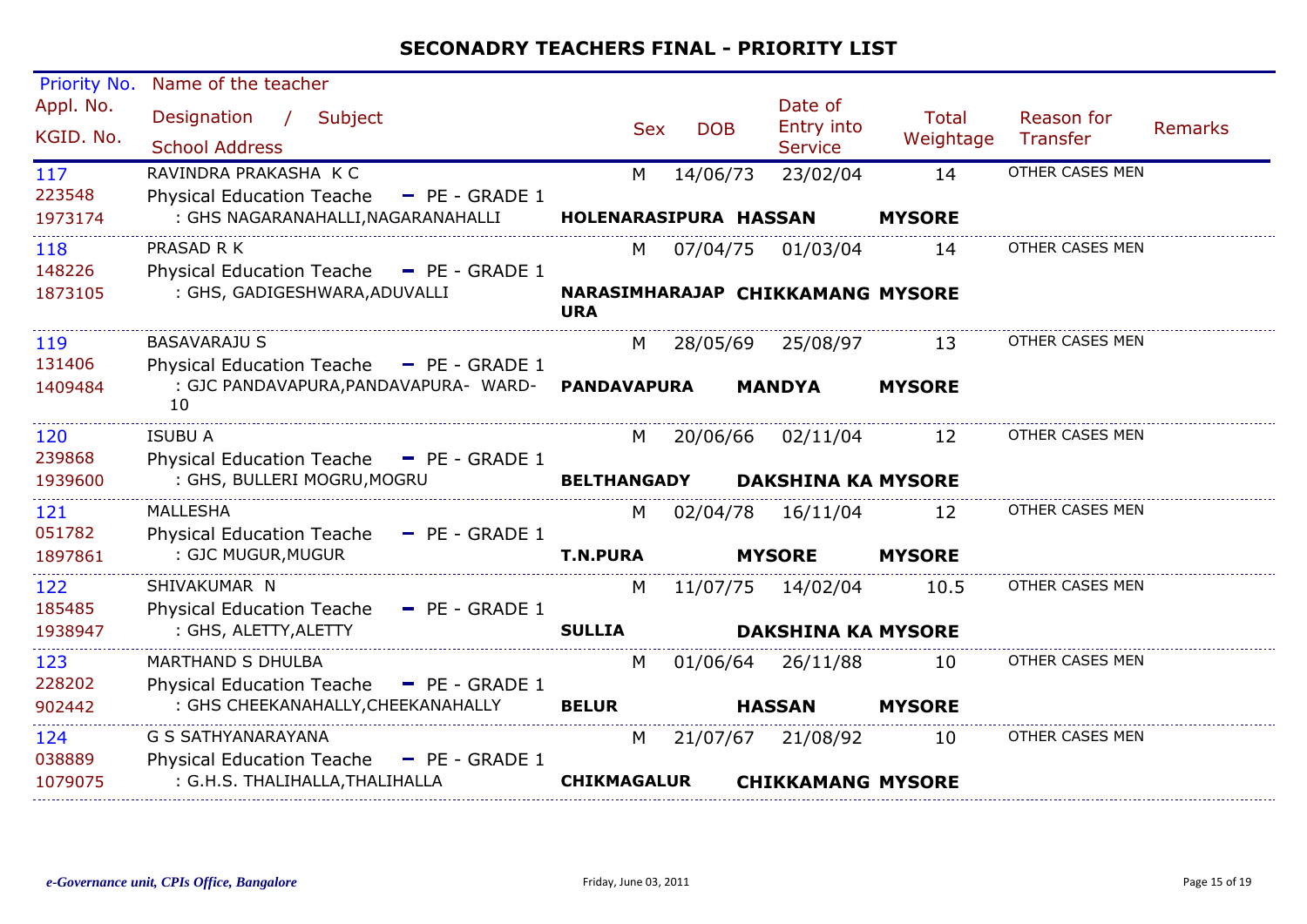| Priority No.           | Name of the teacher                                                                                  |                                  |            |                                         |                           |                        |                |
|------------------------|------------------------------------------------------------------------------------------------------|----------------------------------|------------|-----------------------------------------|---------------------------|------------------------|----------------|
| Appl. No.<br>KGID. No. | Designation<br>$\mathcal{L}$<br>Subject<br><b>School Address</b>                                     | <b>Sex</b>                       | <b>DOB</b> | Date of<br>Entry into<br><b>Service</b> | <b>Total</b><br>Weightage | Reason for<br>Transfer | <b>Remarks</b> |
| 125<br>226918          | PALAKSHA H R<br>Physical Education Teache - PE - GRADE 1                                             | M                                | 30/03/80   | 29/11/05                                | 10                        | OTHER CASES MEN        |                |
| 1939047                | : GHS POOMAGAME, POOMAGAME                                                                           | <b>HASSAN</b>                    |            | <b>HASSAN</b>                           | <b>MYSORE</b>             |                        |                |
| 126<br>056592          | NAGARAJU K R<br>Physical Education Teache - PE - GRADE 1                                             | M                                | 19/01/81   | 05/12/05                                | 10                        | OTHER CASES MEN        |                |
| 1993345                | : GHS SARANGI, SARANGI                                                                               | <b>KRISHNARAJA PET MANDYA</b>    |            |                                         | <b>MYSORE</b>             |                        |                |
| 127<br>177283          | <b>ARUN KUMAR</b><br>Physical Education Teache - PE - GRADE 1                                        | M                                |            | 17/01/74 26/12/05                       | 10                        | OTHER CASES MEN        |                |
| 1993276                | : GHS BILLENHALLY, BILLENA HALLY                                                                     | <b>KRISHNARAJA PET MANDYA</b>    |            |                                         | <b>MYSORE</b>             |                        |                |
| 128<br>065799          | SHIVAKUMAR R<br>Physical Education Teache - PE - GRADE 1                                             | M                                |            | 16/02/78 29/12/05                       | 10                        | OTHER CASES MEN        |                |
| 1923828                | : HS ELLEMALA, ELLEMALA                                                                              | <b>HANUR</b>                     |            | <b>CHAMARAJAN MYSORE</b>                |                           |                        |                |
| 129                    | DANY EARAPPA C U                                                                                     | M                                | 05/08/80   | 13/01/06                                | 10                        | OTHER CASES MEN        |                |
| 125074<br>1715937      | Physical Education Teache - PE - GRADE 1<br>: GOV HIGH SCHOOL T.SHETTIGERI,T.<br><b>SHETTIGERI</b>   | <b>VIRAJPET</b>                  |            | <b>KODAGU</b>                           | <b>MYSORE</b>             |                        |                |
| 130                    | SUNDARESHA D B                                                                                       | M                                |            | 10/09/72 19/01/06                       | 10                        | OTHER CASES MEN        |                |
| 060600<br>1923629      | Physical Education Teache - PE - GRADE 1<br>: GHS GULIPURA, GULIPURA                                 | <b>CHAMARAJA</b><br><b>NAGAR</b> |            | <b>CHAMARAJAN MYSORE</b>                |                           |                        |                |
| 131                    | <b>RAMESHA HN</b>                                                                                    | M                                |            | 10/05/81 10/03/06                       | 10                        | OTHER CASES MEN        |                |
| 051129<br>1716051      | Physical Education Teache - PE - GRADE 1<br>: GOVT HIGH SCHOOL<br>KIRAGANDUR, KIRAGANDUR             | <b>SOMAVARPET</b>                |            | <b>KODAGU</b>                           | <b>MYSORE</b>             |                        |                |
| 132                    | K BHYREGOWDA                                                                                         | M                                | 11/12/71   | 05/05/06                                | 10                        | OTHER CASES MEN        |                |
| 247229<br>1408952      | <b>Physical Education Teache</b><br>$-$ PE - GRADE 1<br>: GHS CHIKKARASINAKERE, CHKKA<br>ARASINAKERE | <b>MADDUR</b>                    |            | <b>MANDYA</b>                           | <b>MYSORE</b>             |                        |                |
|                        |                                                                                                      |                                  |            |                                         |                           |                        |                |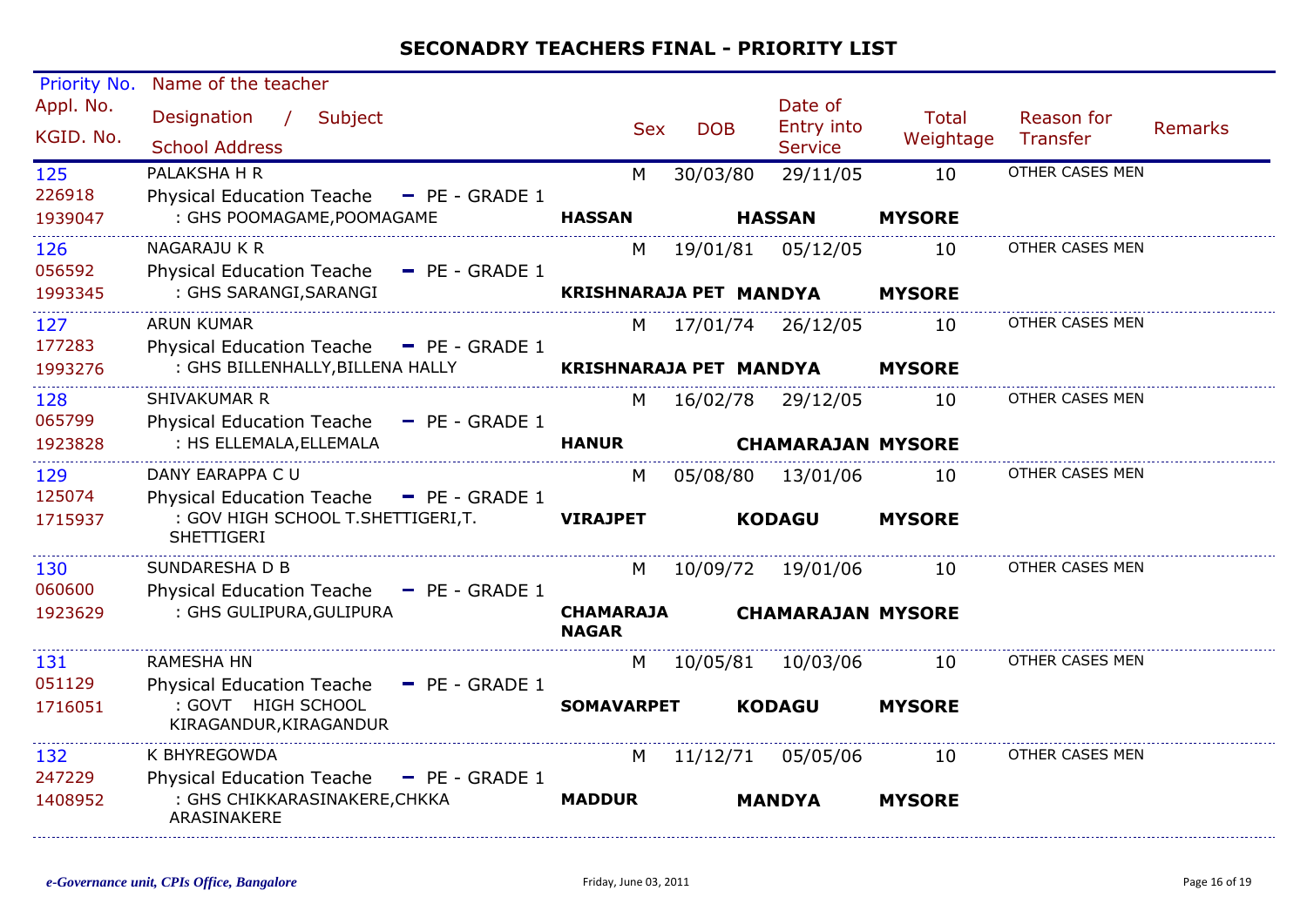| Priority No.           | Name of the teacher                                                              |                                   |            |                                                |                           |                               |                |
|------------------------|----------------------------------------------------------------------------------|-----------------------------------|------------|------------------------------------------------|---------------------------|-------------------------------|----------------|
| Appl. No.<br>KGID. No. | Designation<br>$\frac{1}{2}$<br>Subject<br><b>School Address</b>                 | <b>Sex</b>                        | <b>DOB</b> | Date of<br><b>Entry into</b><br><b>Service</b> | <b>Total</b><br>Weightage | Reason for<br><b>Transfer</b> | <b>Remarks</b> |
| 133                    | CHIKKEGOWDA H                                                                    | M                                 | 23/07/60   | 01/08/94                                       | 8                         | OTHER CASES MEN               |                |
| 087739<br>1976093      | Physical Education Teache<br>- PE- GRADE 2<br>: GJC NUGGEHALLY, NUGGEHALLY       | <b>CHANNARAYAPATN HASSAN</b><br>A |            |                                                | <b>MYSORE</b>             |                               |                |
| 134                    | <b>VINAYABABU N</b>                                                              | M                                 | 16/04/75   | 10/01/06                                       | 8                         | OTHER CASES MEN               |                |
| 200916                 | <b>Physical Education Teache</b><br>$-$ PE - GRADE 1                             |                                   |            |                                                |                           |                               |                |
| 2091952                | : GJC YELECHAGAHALLY, YELECHAGAHALLY                                             | HOLENARASIPURA HASSAN             |            |                                                | <b>MYSORE</b>             |                               |                |
| 135<br>237965          | KARUNAKARA MANIYANI<br><b>Physical Education Teache</b><br>$-$ PE - GRADE 1      | M                                 | 06/09/80   | 30/06/06                                       | 8                         | OTHER CASES MEN               |                |
| 1923926                | : GPUC SANTHEMARAHALLI, SANTHE<br>MARAHALLI                                      | <b>CHAMARAJA</b><br><b>NAGAR</b>  |            | <b>CHAMARAJAN MYSORE</b>                       |                           |                               |                |
| 136                    | M P JAGADEESH                                                                    | M                                 | 01/06/63   | 21/04/07                                       | 8                         | OTHER CASES MEN               |                |
| 227937                 | Physical Education Teache - PE- GRADE 2                                          |                                   |            |                                                |                           |                               |                |
| 1975898                | : GHS BELAGODU, BELAGODU                                                         | <b>SAKALESHAPURA</b>              |            | <b>HASSAN</b>                                  | <b>MYSORE</b>             |                               |                |
| 137                    | <b>DHANESHA</b>                                                                  | M                                 |            | 20/06/64 21/04/07                              | 8                         | OTHER CASES MEN               |                |
| 142923<br>2088522      | <b>Physical Education Teache</b><br>$-$ PE- GRADE 2<br>: GHS DIDAGA, DIDAGA      | <b>CHANNARAYAPATN HASSAN</b><br>А |            |                                                | <b>MYSORE</b>             |                               |                |
| 138                    | NAGARAJU K                                                                       | M                                 |            | 20/07/59 23/04/07                              | 8                         | OTHER CASES MEN               |                |
| 248052                 | <b>Physical Education Teache</b><br>$P = P - G$ RADE 2                           |                                   |            |                                                |                           |                               |                |
| 801479                 | : GJC BELLALE, BELLALE                                                           | <b>PANDAVAPURA</b>                |            | <b>MANDYA</b>                                  | <b>MYSORE</b>             |                               |                |
| 139                    | <b>KRISHNAMURTHY A S</b>                                                         | M                                 | 03/03/60   | 24/04/07                                       | 8                         | OTHER CASES MEN               |                |
| 246184                 | <b>Physical Education Teache</b><br>$-$ PE- GRADE 2                              |                                   |            |                                                |                           |                               |                |
| 166472                 | : GJC SAKREPATNA, SAKREPATNA                                                     | <b>BIRURU</b>                     |            | <b>CHIKKAMANG MYSORE</b>                       |                           |                               |                |
| 140<br>240798          | <b>B K DEVARAJEGOWDA</b><br><b>Physical Education Teache</b><br>$-$ PE - GRADE 1 | M                                 | 10/08/63   | 28/04/07                                       | 8                         | OTHER CASES MEN               |                |
| 1976013                | : GHS NIDUVANI, NIDUVANI                                                         | HOLENARASIPURA HASSAN             |            |                                                | <b>MYSORE</b>             |                               |                |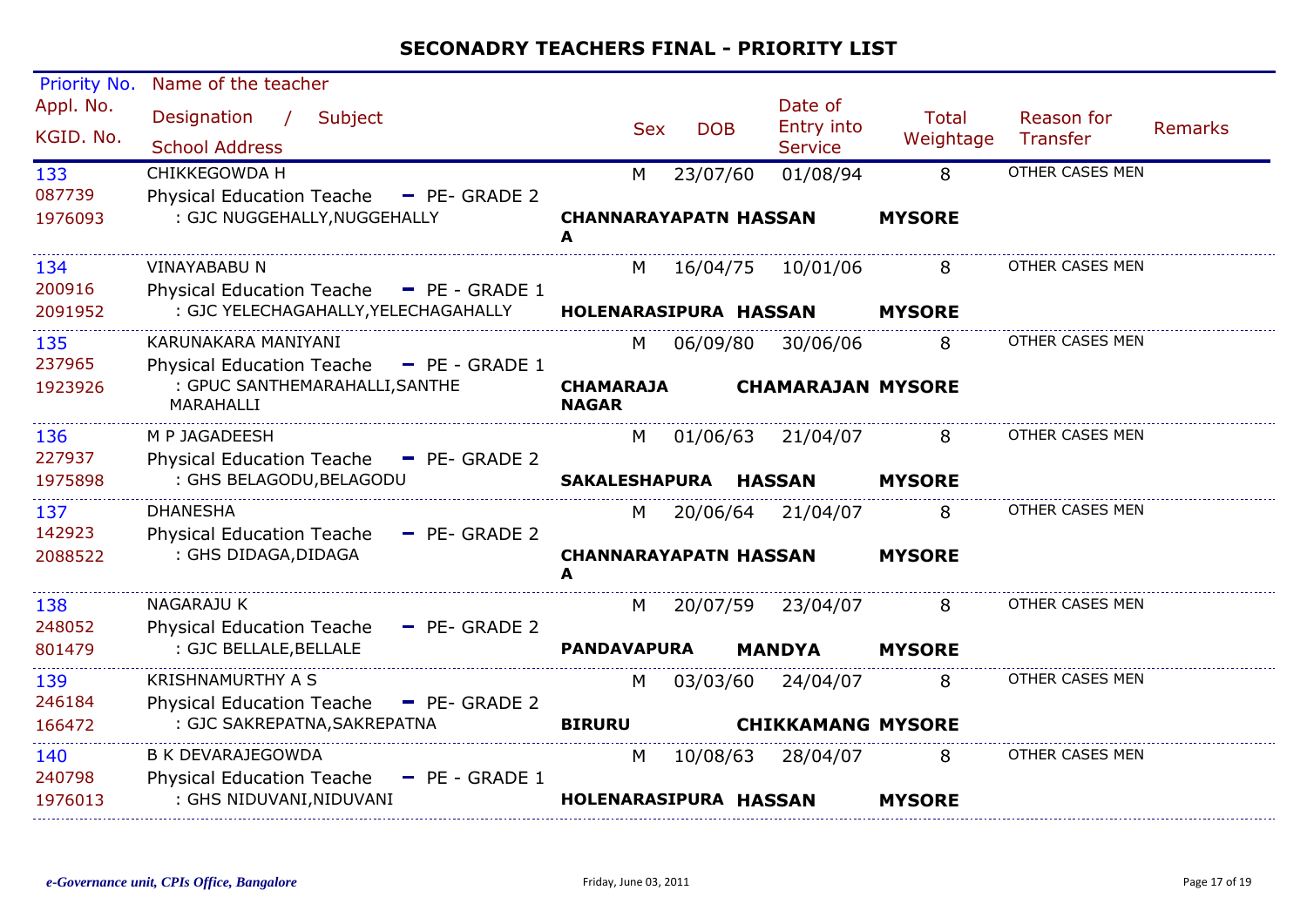| Priority No.             | Name of the teacher                                                                                                          |                         |            |                                         |                           |                               |                |
|--------------------------|------------------------------------------------------------------------------------------------------------------------------|-------------------------|------------|-----------------------------------------|---------------------------|-------------------------------|----------------|
| Appl. No.<br>KGID. No.   | Subject<br>Designation<br>$\sqrt{2}$<br><b>School Address</b>                                                                | <b>Sex</b>              | <b>DOB</b> | Date of<br>Entry into<br><b>Service</b> | <b>Total</b><br>Weightage | Reason for<br><b>Transfer</b> | <b>Remarks</b> |
| 141<br>132841<br>1940342 | <b>CHINNAPPA K</b><br><b>Physical Education Teache</b><br>$-$ PE - GRADE 1<br>: GHS, SHAMBHOOR, SHAMBOOR                     | M<br><b>BANTWAL</b>     | 25/07/74   | 30/11/05<br><b>DAKSHINA KA MYSORE</b>   | 7.5                       | OTHER CASES MEN               |                |
| 142<br>183914<br>1940341 | SHEKHARA N<br>Physical Education Teache - PE - GRADE 1<br>: GHS, NANDAVARA, SAJIPAMUNNUR                                     | M<br><b>BANTWAL</b>     | 05/05/73   | 20/01/06<br><b>DAKSHINA KA MYSORE</b>   | 7.5                       | OTHER CASES MEN               |                |
| 143<br>067198<br>1897230 | <b>SAJAN K M</b><br><b>Physical Education Teache</b><br>$-$ PE - GRADE 1<br>: GJC BOYS NANJANGUD TOWN, NANJANAGUD<br>WARD-22 | M<br><b>NANJANAGUD</b>  | 26/01/62   | 16/01/04<br><b>MYSORE</b>               | 7<br><b>MYSORE</b>        | OTHER CASES MEN               |                |
| 144<br>015485<br>1338844 | HE BASAVARAJU<br><b>Physical Education Teache</b><br>$-$ PE - GRADE 1<br>: GOV HIGH SCHOOL<br>KONDANGERI, HALUGUNDA          | M<br><b>VIRAJPET</b>    | 01/06/67   | 27/12/96<br><b>KODAGU</b>               | 6<br><b>MYSORE</b>        | OTHER CASES MEN               |                |
| 145<br>090057<br>1693815 | <b>NAGARAJU C</b><br>Physical Education Teache - PE - GRADE 1<br>: GHS ALISANDRA, ALISANDRA                                  | M<br><b>NAGAMANGALA</b> | 01/08/66   | 26/08/97<br><b>MANDYA</b>               | 6<br><b>MYSORE</b>        | OTHER CASES MEN               |                |
| 146<br>230066<br>1634611 | <b>JAYARAMA</b><br><b>Physical Education Teache</b><br>$-$ PE - GRADE 1<br>: GHS DODDA HEJJURU, DODDA HEJJURU                | M<br><b>HUNSUR</b>      | 22/07/73   | 21/08/98<br><b>MYSORE</b>               | 6<br><b>MYSORE</b>        | OTHER CASES MEN               |                |
| 147<br>015928<br>2130840 | <b>RANGASWAMY S</b><br><b>Physical Education Teache</b><br>- PE- GRADE 2<br>: GPUC THENKANIDIYURU, TENKANIDIYUR              | M<br><b>BRAHAMAVARA</b> | 06/04/63   | 28/04/07<br><b>UDUPI</b>                | 6<br><b>MYSORE</b>        | OTHER CASES MEN               |                |
| 148<br>014802<br>1720007 | BASAVARAJAPPA K M<br><b>Physical Education Teache</b><br>$-$ PE- GRADE 2<br>: G H S GONIMARUR, GONIMARUR                     | M<br><b>SOMAVARPET</b>  | 01/06/61   | 16/05/07<br><b>KODAGU</b>               | 6<br><b>MYSORE</b>        | OTHER CASES MEN               |                |